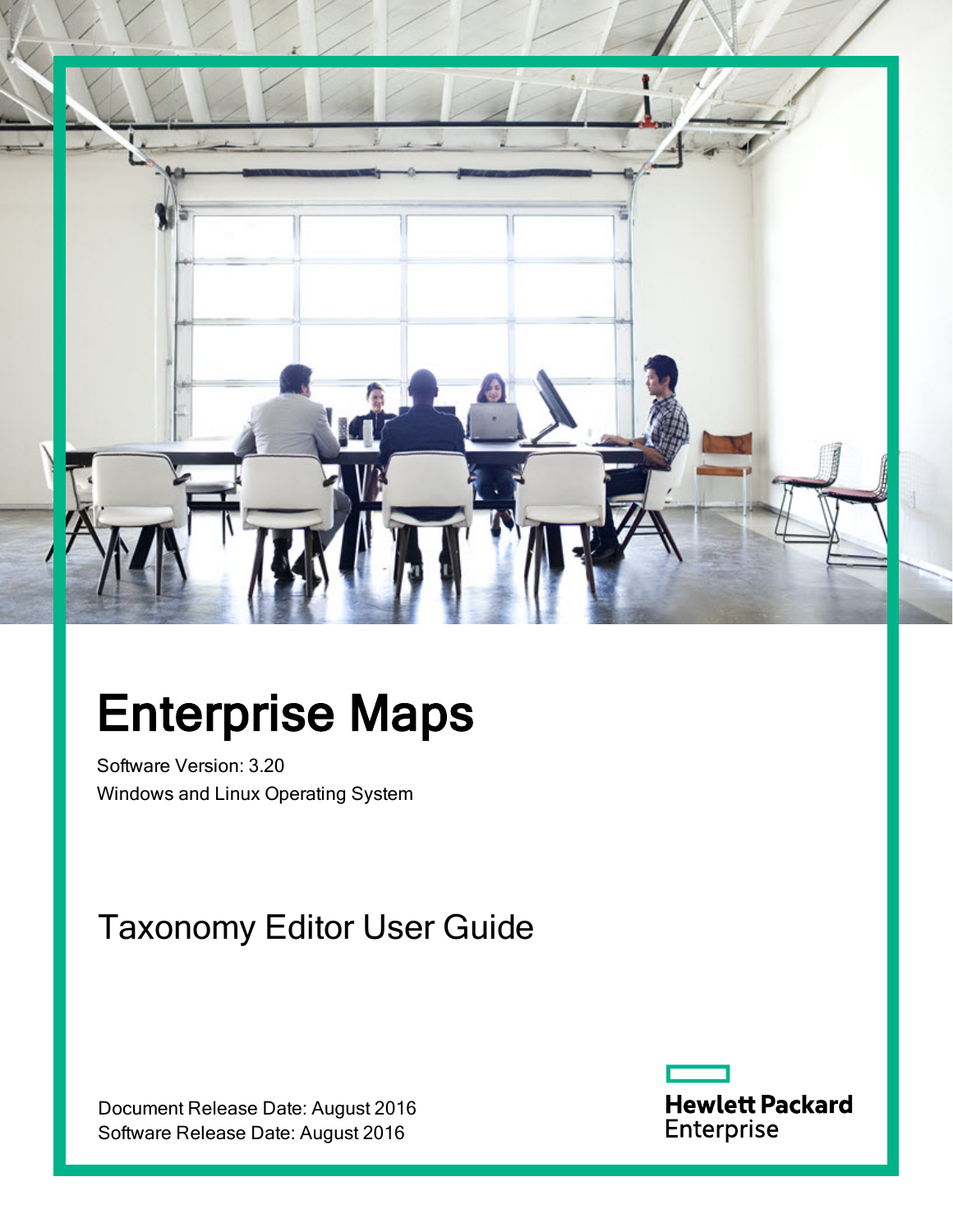### Legal Notices

### **Warranty**

The only warranties for Hewlett Packard Enterprise products and services are set forth in the express warranty statements accompanying such products and services. Nothing herein should be construed as constituting an additional warranty. Hewlett Packard Enterprise shall not be liable for technical or editorial errors or omissions contained herein. The information contained herein is subject to change without notice.

### Restricted Rights Legend

Confidential computer software. Valid license from Hewlett Packard Enterprise required for possession, use or copying. Consistent with FAR 12.211 and 12.212, Commercial Computer Software, Computer Software Documentation, and Technical Data for Commercial Items are licensed to the U.S. Government under vendor's standard commercial license.

### Copyright Notice

© 2003-2015 Hewlett Packard Enterprise Development LP

### Trademark Notices

Adobe™ is a trademark of Adobe Systems Incorporated.

Microsoft® and Windows® are U.S. registered trademarks of Microsoft Corporation.

UNIX® is a registered trademark of The Open Group.

This product includes an interface of the 'zlib' general purpose compression library, which is Copyright © 1995-2002 Jean-loup Gailly and Mark Adler.

### Documentation Updates

The title page of this document contains the following identifying information:

- Software Version number, which indicates the software version.
- Document Release Date, which changes each time the document is updated.
- Software Release Date, which indicates the release date of this version of the software.

To check for recent updates or to verify that you are using the most recent edition of a document, go to: <https://softwaresupport.hp.com/>.

This site requires that you register for an HP Passport and to sign in. To register for an HP Passport ID, click **Register** on the HP Software Support site or click **Create an Account** on the HP Passport login page.

You will also receive updated or new editions if you subscribe to the appropriate product support service. Contact your HPE sales representative for details.

### **Support**

Visit the HP Software Support site at: [https://softwaresupport.hp.com](https://softwaresupport.hp.com/).

This website provides contact information and details about the products, services, and support that HP Software offers.

HP Software online support provides customer self-solve capabilities. It provides a fast and efficient way to access interactive technical support tools needed to manage your business. As a valued support customer, you can benefit by using the support website to:

- Search for knowledge documents of interest
- Submit and track support cases and enhancement requests
- Download software patches
- Manage support contracts
- Look up HP support contacts
- Review information about available services
- **Enter into discussions with other software customers**
- Research and register for software training

Most of the support areas require that you register as an HP Passport user and to sign in. Many also require a support contract. To register for an HP Passport ID, click **Register** on the HP Support site or click **Create an Account** on the HP Passport login page.

To find more information about access levels, go to: [https://softwaresupport.hp.com/web/softwaresupport/access-levels.](https://softwaresupport.hp.com/web/softwaresupport/access-levels)

**HP Software Solutions Now** accesses the HPSW Solution and Integration Portal website. This site enables you to explore HP Product Solutions to meet your business needs, includes a full list of Integrations between HP Products, as well as a listing of ITIL Processes. The URL for this website is [http://h20230.www2.hp.com/sc/solutions/index.jsp.](http://h20230.www2.hp.com/sc/solutions/index.jsp)

### About this PDF Version of Online Help

This document is a PDF version of the online help. This PDF file is provided so you can easily print multiple topics from the help information or read the online help in PDF format. Because this content was originally created to be viewed as online help in a web browser, some topics may not be formatted properly. Some interactive topics may not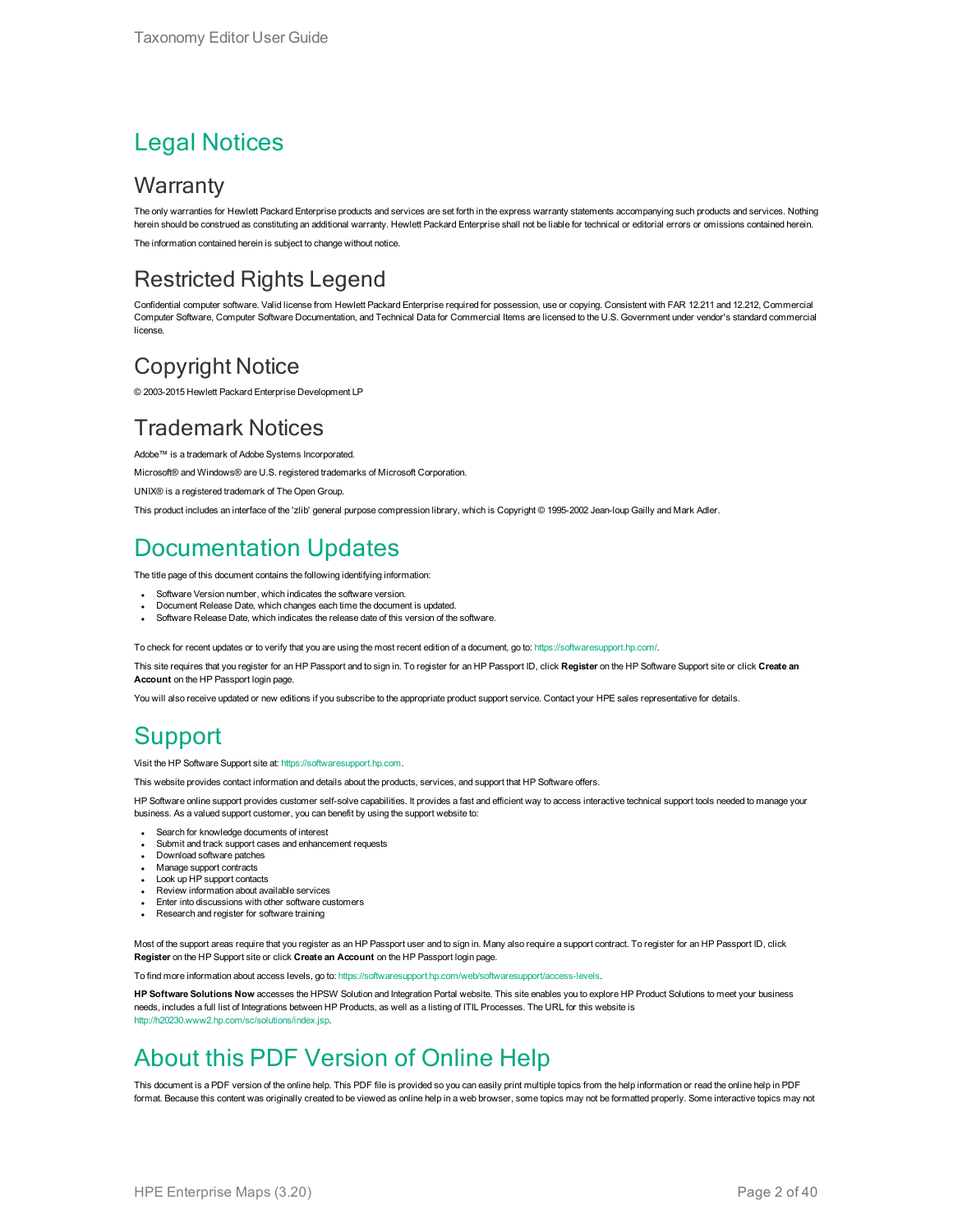be present in this PDF version. Those topics can be successfully printed from within the online help.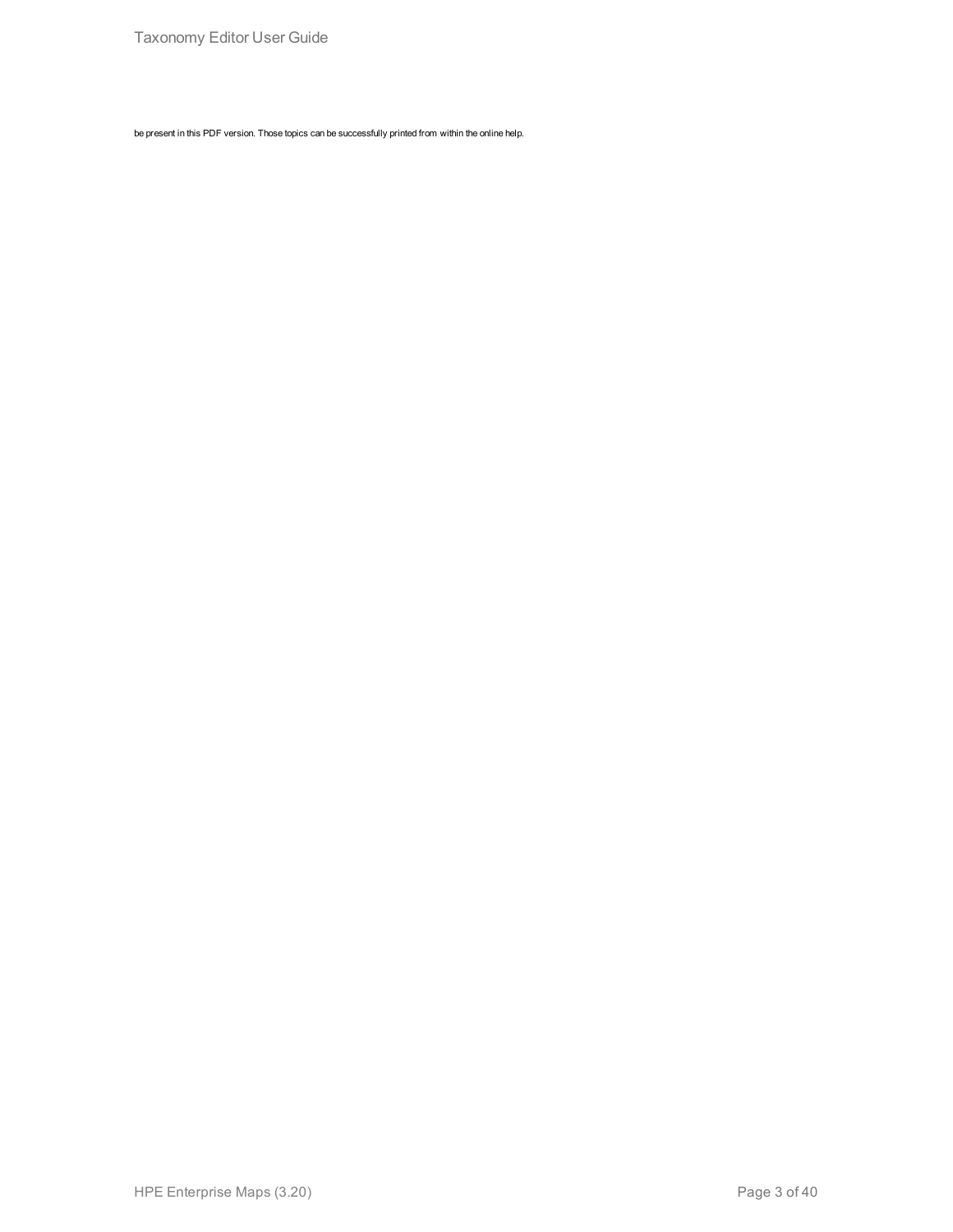## **Contents**

| Refreshing Taxonomies to Reflect External Changes  21 |  |
|-------------------------------------------------------|--|
|                                                       |  |
|                                                       |  |
|                                                       |  |
|                                                       |  |
|                                                       |  |
|                                                       |  |
|                                                       |  |
|                                                       |  |
|                                                       |  |
|                                                       |  |
|                                                       |  |
|                                                       |  |
|                                                       |  |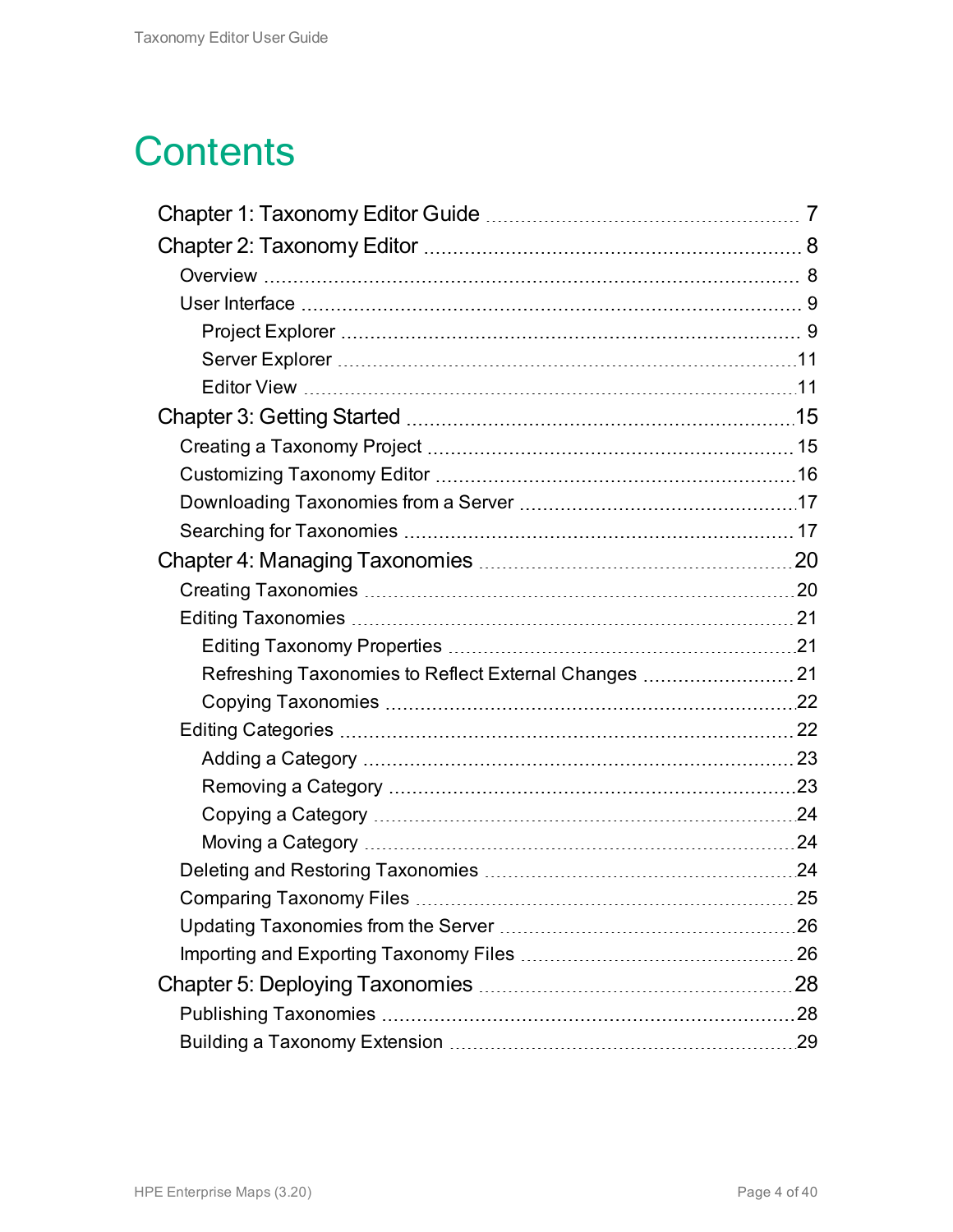| .29 |
|-----|
| 31  |
| .31 |
| 31  |
| 32  |
|     |
| 33  |
| .35 |
| 37  |
| 37  |
| 37  |
| 38  |
| .38 |
| 39  |
|     |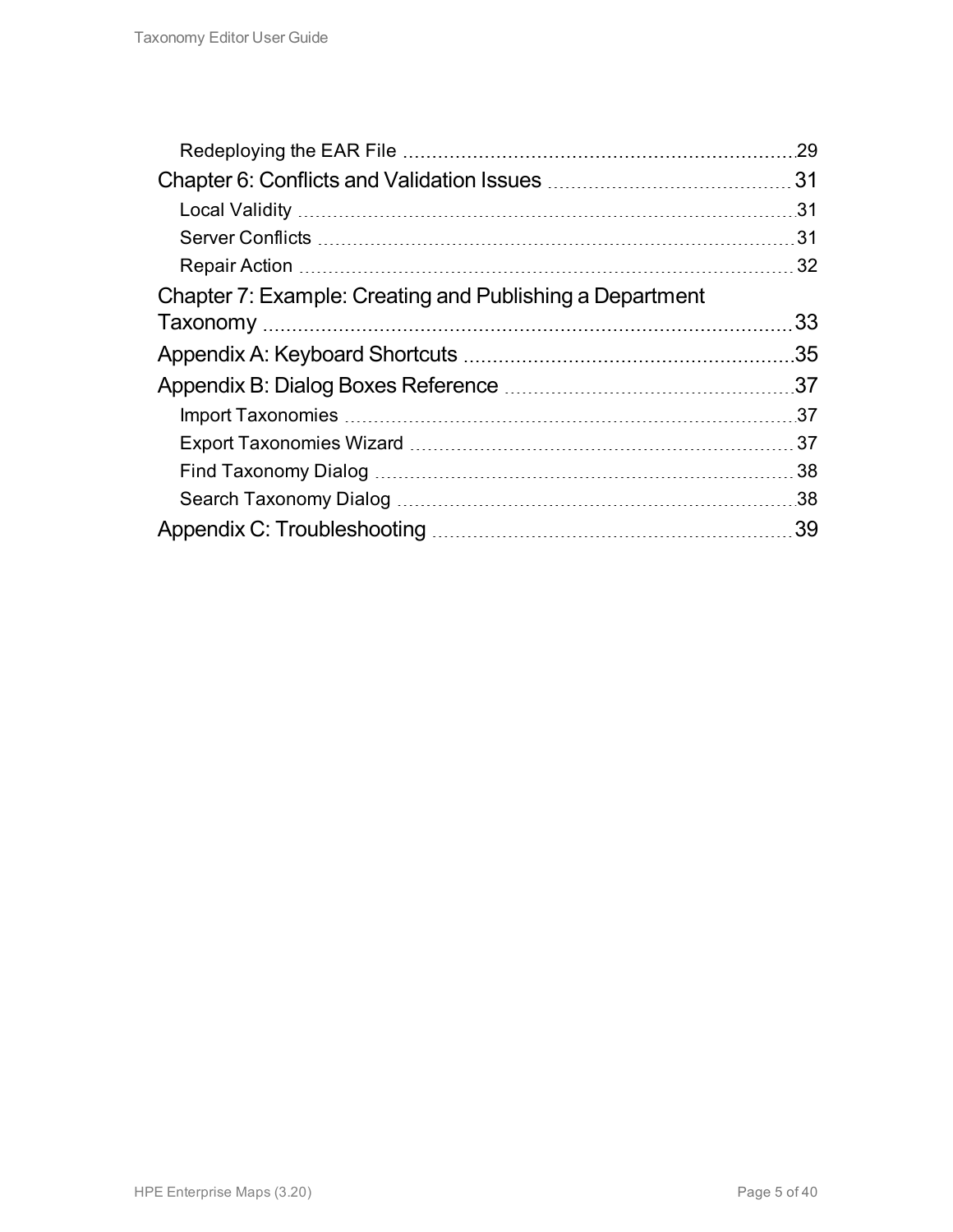Taxonomy Editor User Guide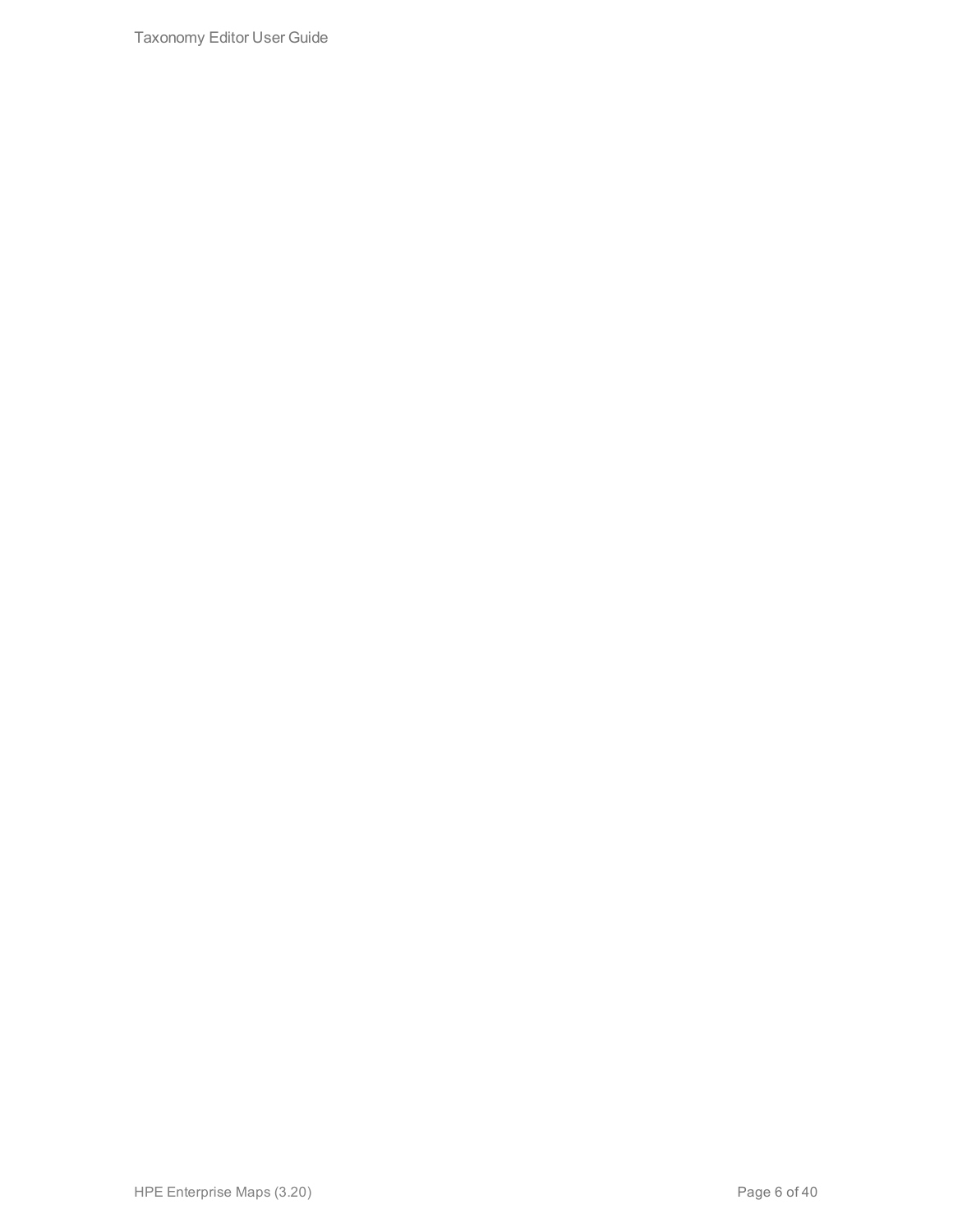# <span id="page-6-0"></span>Chapter 1: Taxonomy Editor Guide

Welcome to the *Taxonomy Editor User Guide*. This guide describes how to use Taxonomy Editor as part of HPE Enterprise Maps (HPE EM).

This guide contains the following chapters:

• " [Taxonomy](#page-7-0) Editor" on page 8

Provides an overview of the main features of Taxonomy Editor.

• ["Getting](#page-14-0) Started" on page 15

Describes the installation of the main features and shows you how to create a taxonomy project.

• "Managing [Taxonomies"](#page-19-0) on page 20

Explains how to create, download, edit, and compare taxonomies.

• "Deploying [Taxonomies"](#page-27-0) on page 28

Shows how to publish taxonomies and build and deploy a Taxonomy Extension.

• "Conflicts and [Validation](#page-30-0) Issues" on page 31

Shows how to resolve conflicts with taxonomies.

• "Example: Creating and Publishing a [Department](#page-32-0) Taxonomy" on page 33

A walkthrough example of creating and deploying a new taxonomy.

• "Keyboard [Shortcuts"](#page-34-0) on page 35

Keyboard shortcuts reference.

• "Dialog Boxes [Reference"](#page-36-0) on page 37

Dialog box reference.

• ["Troubleshooting"](#page-38-0) on page 39

Troubleshooting tips.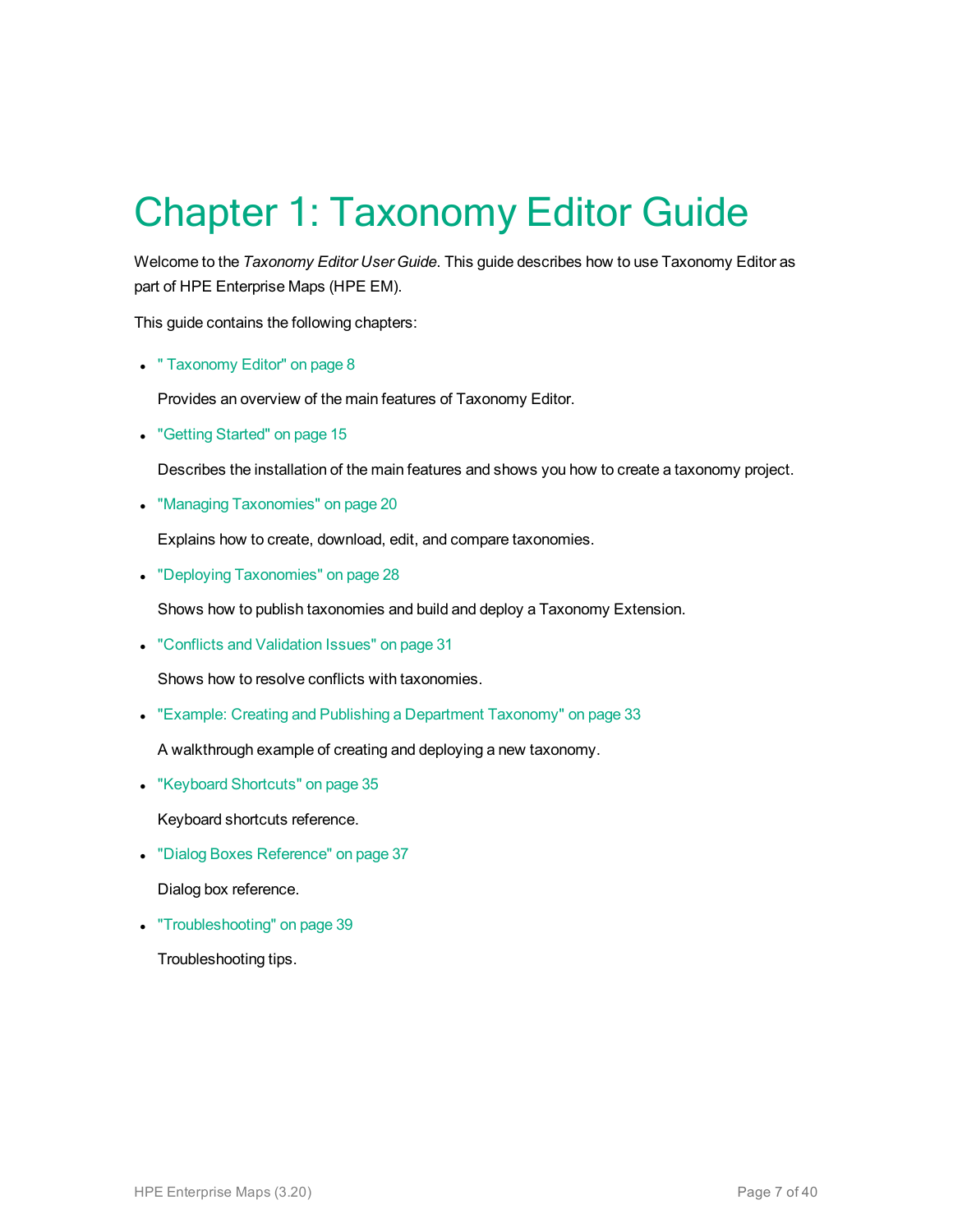# <span id="page-7-0"></span>Chapter 2: Taxonomy Editor

HPE Enterprise Maps is a set of HPE EM Workbench features that enable you to manage taxonomies in HPE EM.

You can use Taxonomy Editor to create, modify, and delete taxonomies. You can also download taxonomies from, or upload them to, any number of HPE EM servers.

This chapter introduces Taxonomy Editor in the following sections:

- ["Overview"](#page-7-1) below
- <span id="page-7-1"></span>• "User [Interface"](#page-8-0) on the next page

### **Overview**

Taxonomies are, in their simplest form, a visual representation of what your organization actually knows. A well-constructed, meaningful taxonomy enables users in your organization to quickly find the information they need to achieve their goals.

Taxonomy Editor enables you to organize and reorganize content easily, giving more flexibility for knowledge sharing in your organization

Use Taxonomy Editor to do the following:

#### 1. **Create a Taxonomy Project.**

For details, see the following sections:

- <sup>o</sup> "Creating a [Taxonomy](#page-14-1) Project" on page 15
- <sup>o</sup> ["Downloading](#page-16-0) Taxonomies from a Server" on page 17
- <sup>o</sup> "Searching for [Taxonomies"](#page-16-1) on page 17

#### 2. **Create and Manage Taxonomies.**

For details, see the following sections:

- <sup>o</sup> "Creating [Taxonomies"](#page-19-1) on page 20
- <sup>o</sup> "Editing [Taxonomies"](#page-20-0) on page 21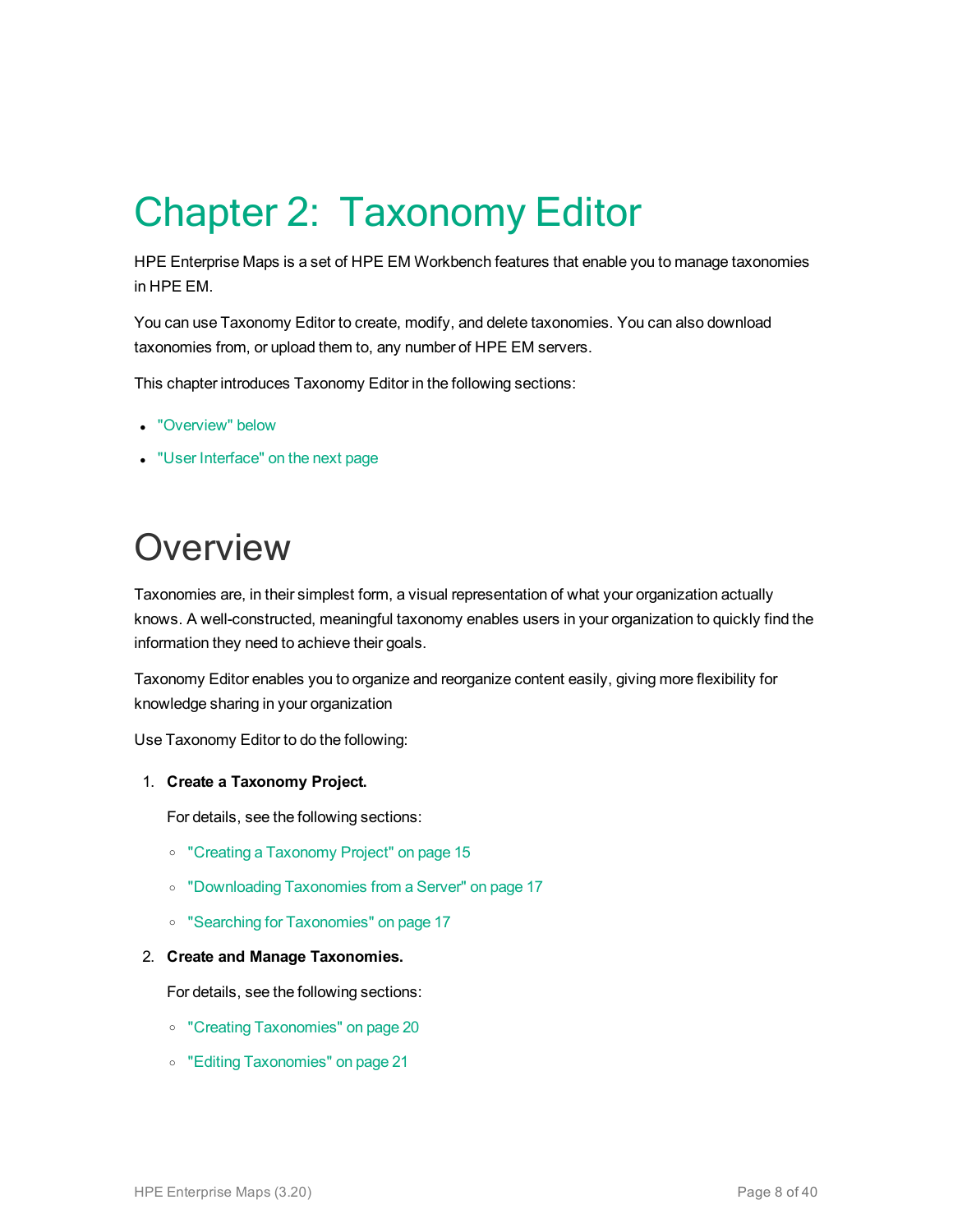- <sup>o</sup> "Editing [Categories"](#page-21-1) on page 22
- <sup>o</sup> "Deleting and Restoring [Taxonomies"](#page-23-2) on page 24
- <sup>o</sup> ["Comparing](#page-24-0) Taxonomy Files" on page 25
- <sup>o</sup> "Updating [Taxonomies](#page-25-0) from the Server" on page 26
- <sup>o</sup> "Importing and Exporting [Taxonomy](#page-25-1) Files" on page 26
- 3. **Publish taxonomies to an HPE EM server.**

For details, see the following sections:

- <sup>o</sup> "Publishing [Taxonomies"](#page-27-1) on page 28
- <sup>o</sup> "Deploying [Taxonomies"](#page-27-0) on page 28
- 4. **Check local validity and manage conflicts.**

For details, see "Conflicts and [Validation](#page-30-0) Issues" on page 31.

### <span id="page-8-0"></span>User Interface

The default perspective is split into a number of sections, with menu options across the top.

The platform perspective consists of the following views:

<sup>l</sup> **Project Explorer**

The tree view of your taxonomy projects. For details, see "Project [Explorer"](#page-8-1) below.

<sup>l</sup> **Server Explorer**

The view listing HPE EM server connections to the HPE EM Workbench. For details, see ["Server](#page-10-0) [Explorer"](#page-10-0) on page 11.

<sup>l</sup> **Editor**

<span id="page-8-1"></span>The view showing the components of the taxonomy. For details, see ["Editor](#page-10-1) View" on page 11.

### Project Explorer

Project Explorer contains a hierarchical list of projects, the taxonomies in each project, and the categories and subcategories of each taxonomy, as shown in the following screenshot.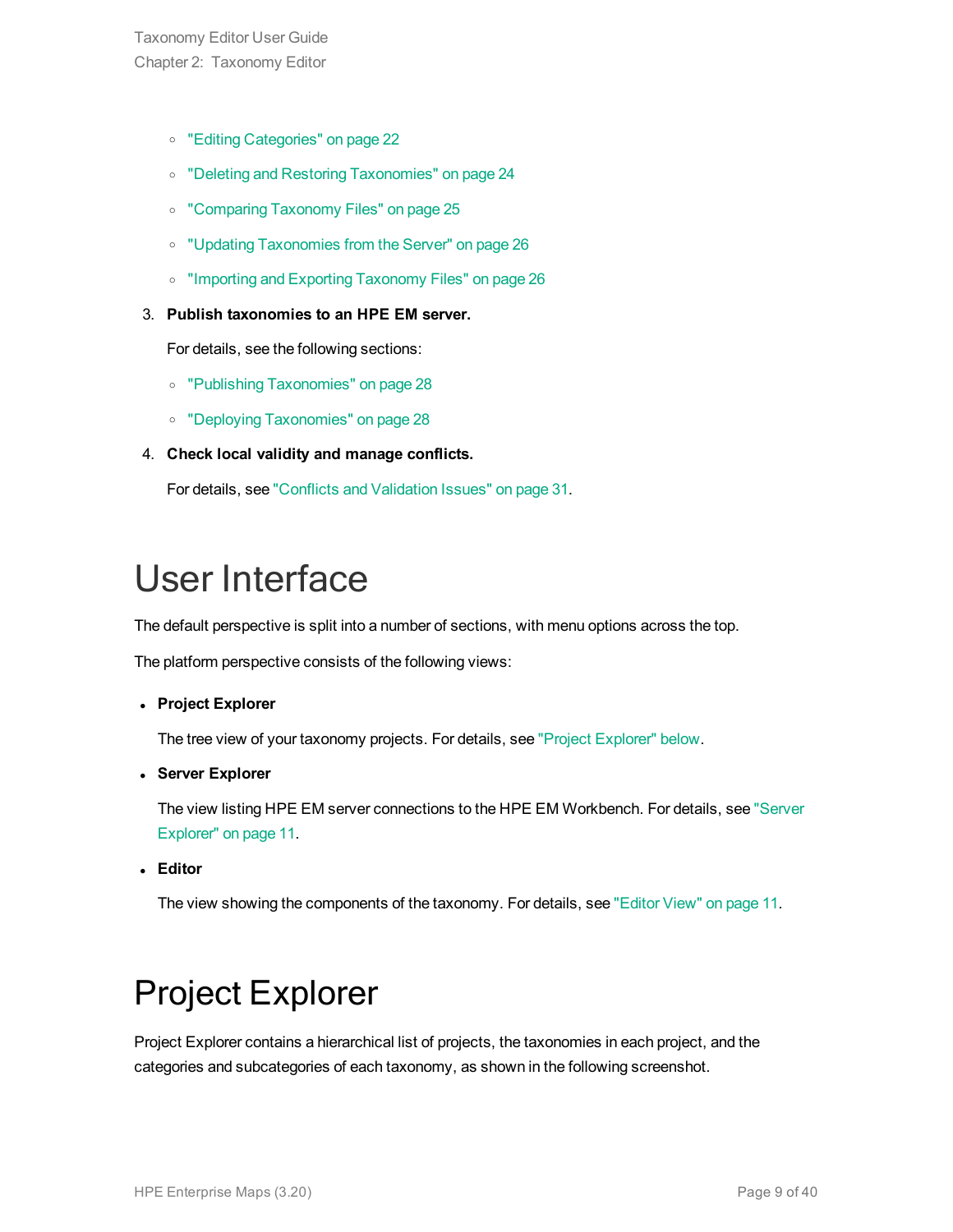The Project Explorer contains additional context menu options enabling you to interact with a running HPE EM server. Right-click the project name or a particular assertion, and select **HPE EM** to view the options listed in the following tables.

| Option                           | <b>Function</b>                                                                |  |  |
|----------------------------------|--------------------------------------------------------------------------------|--|--|
| Download                         | Import taxonomies from HPE EM. For details, see "Downloading Taxonomies from a |  |  |
| Taxonomies                       | Server" on page 17.                                                            |  |  |
| Upload to                        | Export taxonomies to the default HPE EM server. For details, see "Publishing"  |  |  |
| Server                           | Taxonomies" on page 28.                                                        |  |  |
| Update from                      | Update taxonomies from HPE EM. For details, see "Updating Taxonomies from the  |  |  |
| Server                           | Server" on page 26.                                                            |  |  |
| Remove                           | Delete taxonomies from HPE EM. For details, see "Deleting and Restoring        |  |  |
| from Server                      | Taxonomies" on page 24.                                                        |  |  |
| Upload To<br><b>Other Server</b> | Export taxonomies to a specified HPE EM server.                                |  |  |
| <b>Build</b>                     | Create a taxonomy extension for HPE EM containing all the taxonomies in your   |  |  |
| Extension                        | project. For details, see "Building a Taxonomy Extension" on page 29.          |  |  |

#### **Project Context Menu Options**

#### **Taxonomy Context Menu Options**

| Option                                | <b>Function</b>                                                                                                                                       |
|---------------------------------------|-------------------------------------------------------------------------------------------------------------------------------------------------------|
| <b>Upload to Server</b>               | Export a taxonomy to the default HPE EM server. For details, see "Publishing"<br>Taxonomies" on page 28.                                              |
| Update from<br>Server                 | Update a taxonomy from HPE EM. For details, see "Updating Taxonomies from<br>the Server" on page 26.                                                  |
| Remove from<br>Server                 | Delete the taxonomy from HPE EM. For details, see "Deleting and Restoring<br>Taxonomies" on page 24.                                                  |
| Upload To Other<br>Server             | Export a taxonomy to a specified HPE EM server.                                                                                                       |
| Validate Data<br>Consistency          | Check the validity of the taxonomies. For details, see "Conflicts and Validation"<br>Issues" on page 31.                                              |
| Show Taxonomy<br>Usage                | Find the artifacts that use the taxonomy for categorization. For details, see<br>"Conflicts and Validation Issues" on page 31.                        |
| Compare With<br>Latest From<br>Server | Compares the selected taxonomy with the latest version on the server.                                                                                 |
| <b>Build Extension</b>                | Create a taxonomy extension for HPE EM containing all the taxonomies in your<br>project. For details, see "Building a Taxonomy Extension" on page 29. |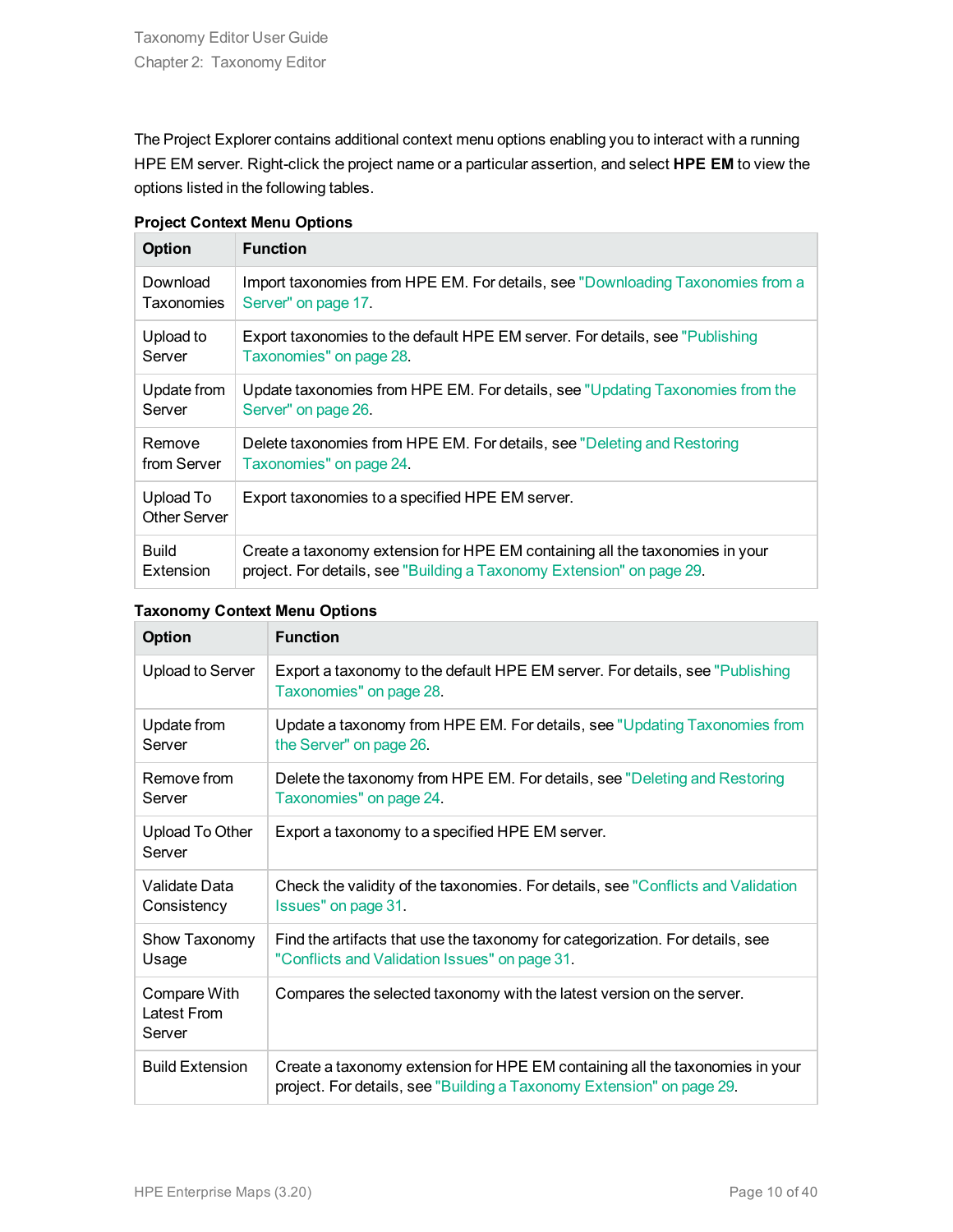### <span id="page-10-0"></span>Server Explorer

The Server Explorer displays the HPE EM servers connected to HPE EM Workbench. The functionality is shared by all the HPE EM Workbench editors.

Right-click a server in the Server Explorer to open the context menu described in the following table.

| <b>Option</b>         | <b>Function</b>                                                                                                          |
|-----------------------|--------------------------------------------------------------------------------------------------------------------------|
| New Server            | Add a server for downloading assertions and taxonomies (Assertion Editor,<br>Taxonomy Editor, and Customization Editor). |
| Remove<br>Server      | Delete a server from the Server Explorer.                                                                                |
| Download<br>Taxonomy  | Download a taxonomy from a server (Taxonomy Editor and Customization Editor).                                            |
| Download<br>Assertion | Download assertions from a platform server (Assertion Editor).                                                           |
| Download<br>Report    | Download reports from a reporting server (Report Editor).                                                                |
| Properties            | View and edit the server name, URL, username, and password.                                                              |

**Server Explorer Context Menu Options**

### <span id="page-10-1"></span>Editor View

The Editor pane is the main feature of the Taxonomy Editor UI.

It has four tabs, described in the following sections:

<sup>l</sup> **Overview Tab**

The Overview tab shows the components of the taxonomy.

The first section is General Information, where you can view and edit the following properties:

<sup>o</sup> **Name**

Name for the taxonomy. The content of the name element in the taxonomy's XML representation.

<sup>o</sup> **Taxonomy ID**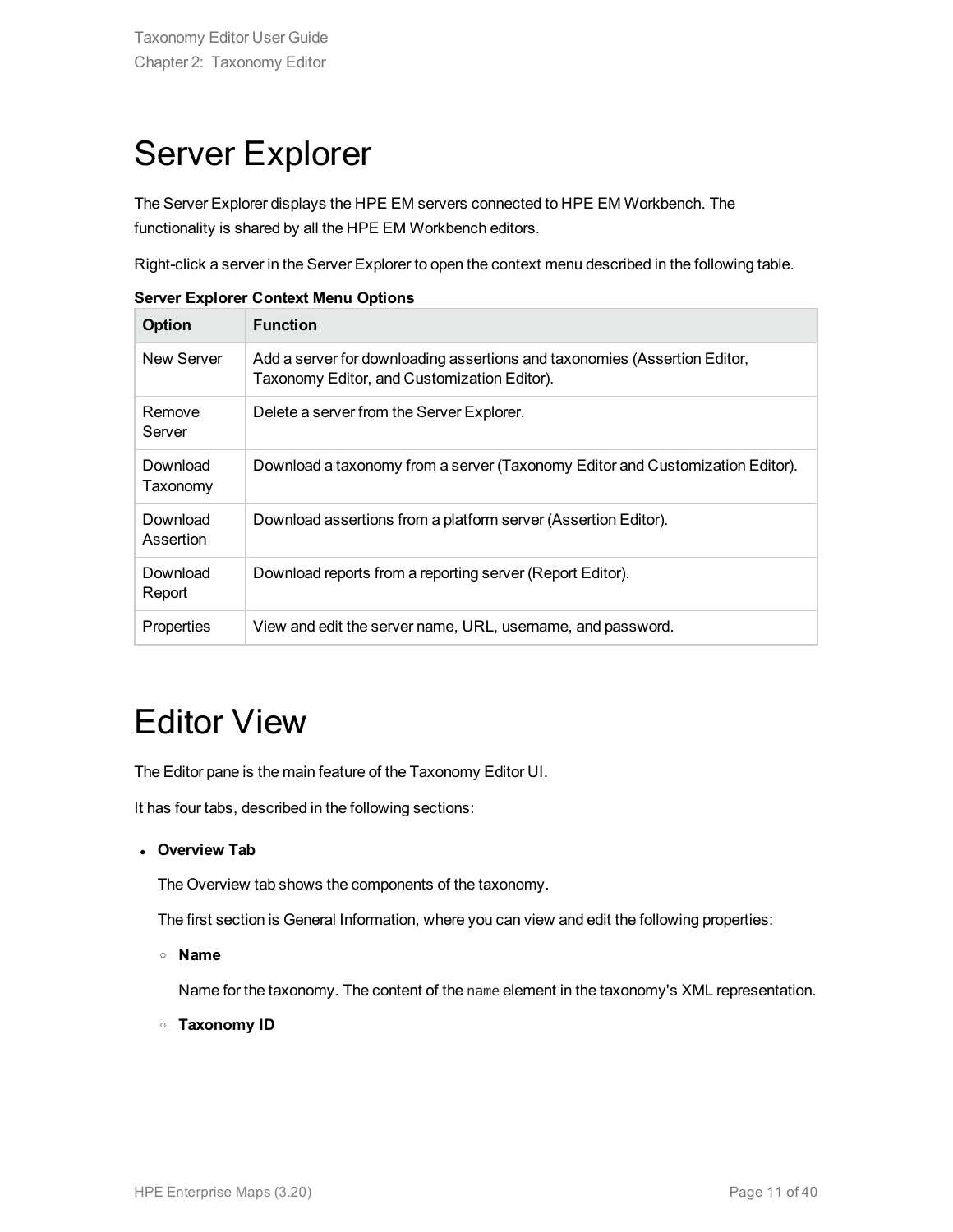Identifier for the taxonomy, with the preceding  $uddi$ :. The value of  $t$ ModelKey attribute in the taxonomy's XML representation.

#### <sup>o</sup> **Description**

Description of the taxonomy (optional).

The second section is Origin, which shows:

#### <sup>o</sup> **Resource URL**

REST interface URL enabling the published taxonomy to be viewed on the server.

#### <sup>o</sup> **Value Display Format**

These options allow changing how the value is presented.

#### <sup>l</sup> **Categories Tab**

The Categories tab enables you to change the structure and properties of taxonomy categories.

You can use the Categories tab to do the following:

- <sup>o</sup> "Adding a [Category"](#page-22-0) on page 23
- <sup>o</sup> ["Removing](#page-22-1) a Category" on page 23
- <sup>o</sup> "Copying a [Category"](#page-23-0) on page 24
- <sup>o</sup> "Moving a [Category"](#page-23-1) on page 24

#### <sup>l</sup> **Advanced Tab**

The Advanced tab enables you to set properties used with UDDI.

It is divided into the following sections:

#### <sup>o</sup> **Compatibility**

Enables you to select one or more of the main UDDI structures for the taxonomy. For example, businessEntity, businessService, bindingTemplate, and tModel.

All structure types are selected by default which is the required setting if you want your taxonomy to integrate with UDDI Registry.

#### <sup>o</sup> **Categorization**

Enables you to select from the following taxonomy types: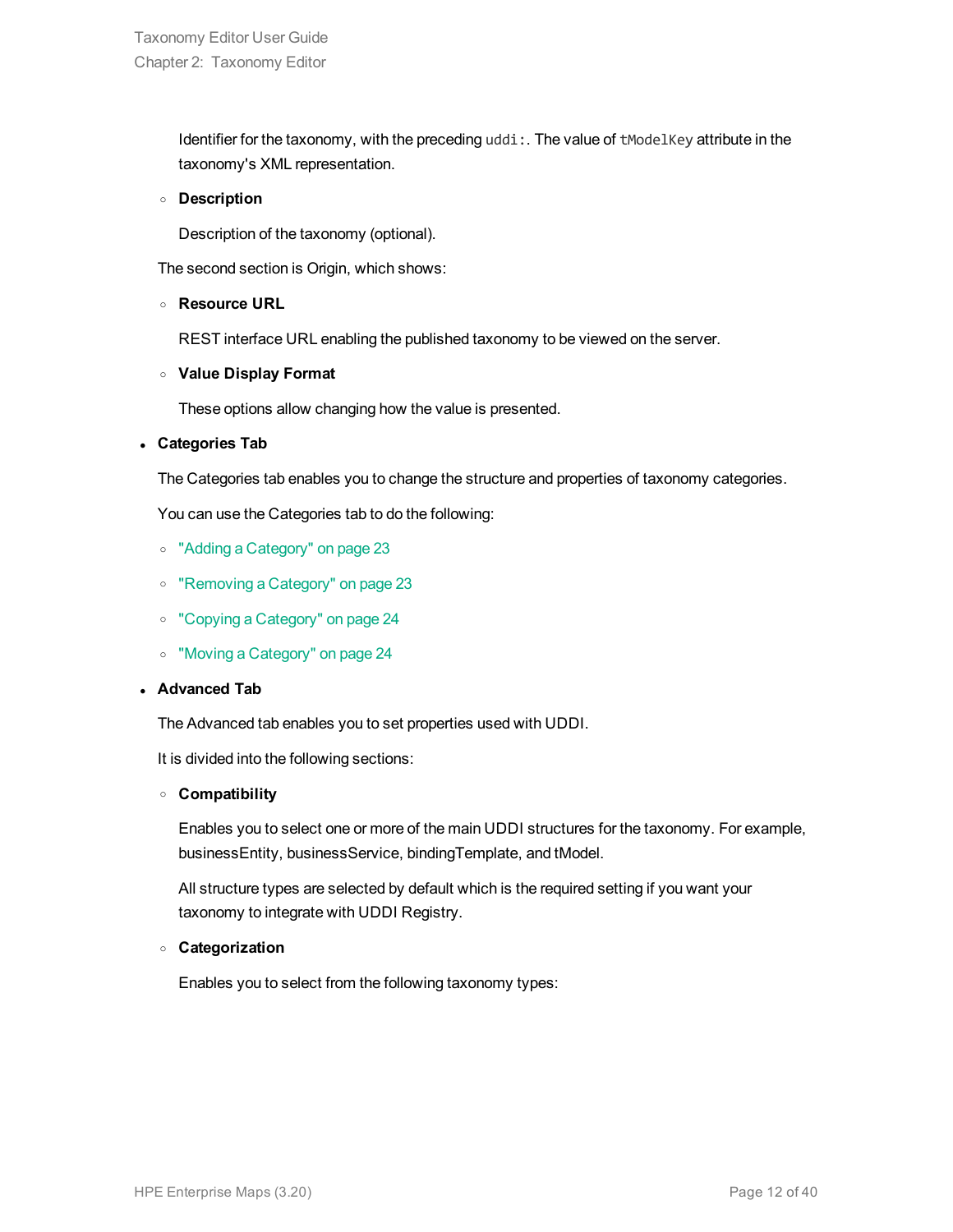#### **•** categorization

Tags the UDDI structure with additional information, such as identity, location, and description.

#### **• categorizationGroup**

Groups several categorizations into one logical category. For example, a categorizationGroup could be a geographical location comprised of two categorizations: longitude and latitude.

The categorizationGroup option is disabled if the taxonomy has any categories.

#### <sup>l</sup> **Identifiers**

Reference published information in businessEntities and tModels.

<sup>l</sup> **Relationships**

Defines the relationship between two businessEntities in Publisher Assertions.

#### <sup>o</sup> **Validation**

Sets whether or not the values in keyedReferences within the taxonomy are checked. The validation service can check the expected syntax of values. For example, a credit card number or an ISBN number.

Validation can be against Taxonomy Editor's internal validation service or against an external service.

To select an external validation service, do one of the following:

- Enter the endpoint URL.
- Leave keyedReferences unvalidated.

#### <sup>o</sup> **Reference**

Enables you to add a reference to a key type.

<sup>o</sup> **Value Type**

Enables you to Select a Value type for keyValues, using one of the following comparators:

#### <sup>l</sup> **em-com.comparator.string**

keyValues are treated as string values. The maximum length is 255 characters.

#### <sup>l</sup> **em-com.comparator.numeric**

keyValues are treated as decimal numbers. The value can have a maximum of 19 digits before the decimal point and a maximum of 6 digits after the decimal point.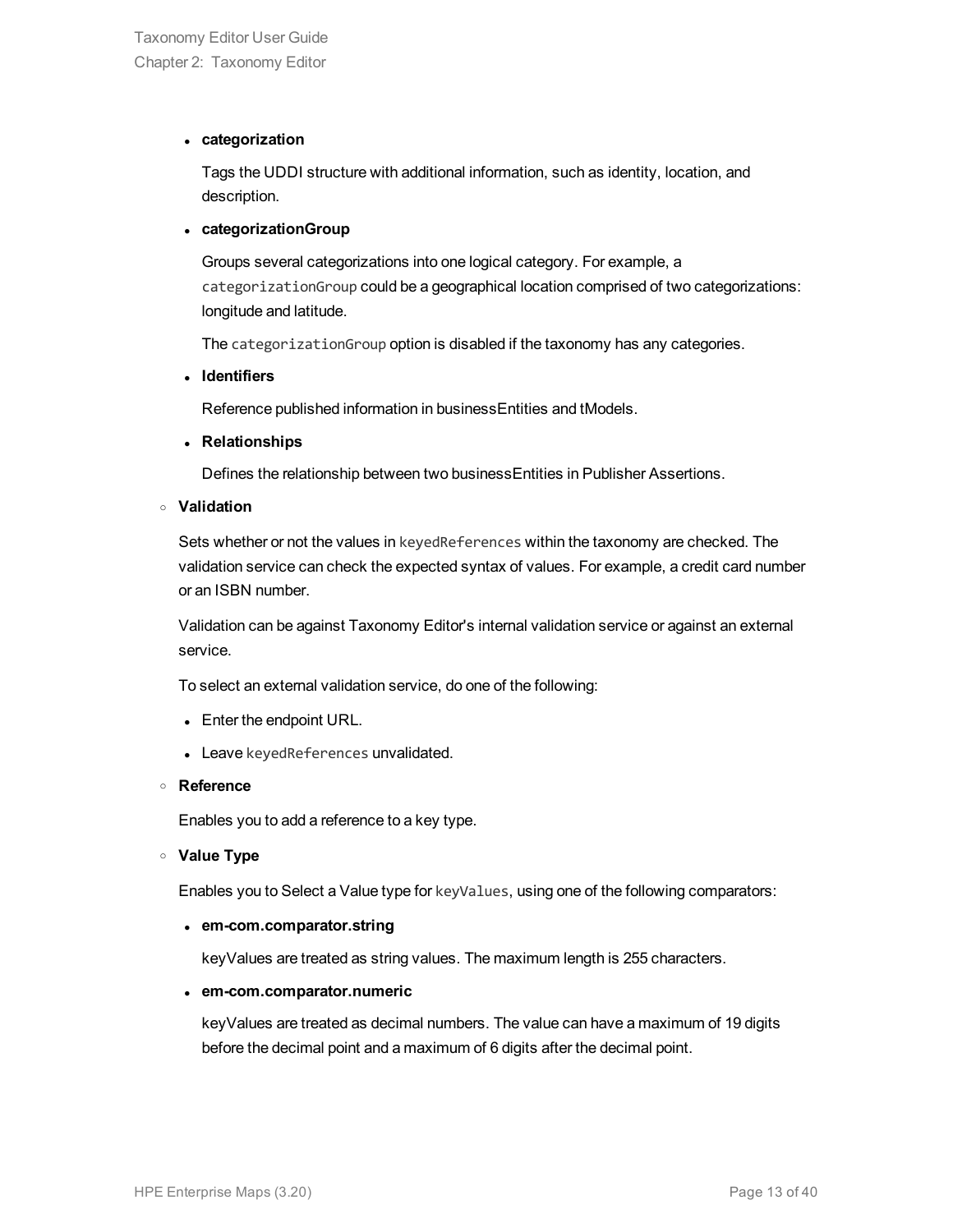Taxonomy Editor User Guide Chapter 2: Taxonomy Editor

#### <sup>l</sup> **em-com.comparator.date**

keyValues are treated as dates.

<sup>l</sup> **custom**

Endpoint URL of a custom comparator.

#### <sup>l</sup> **Source Tab**

The Source tab enables you to view and directly edit the XML representation of the taxonomy.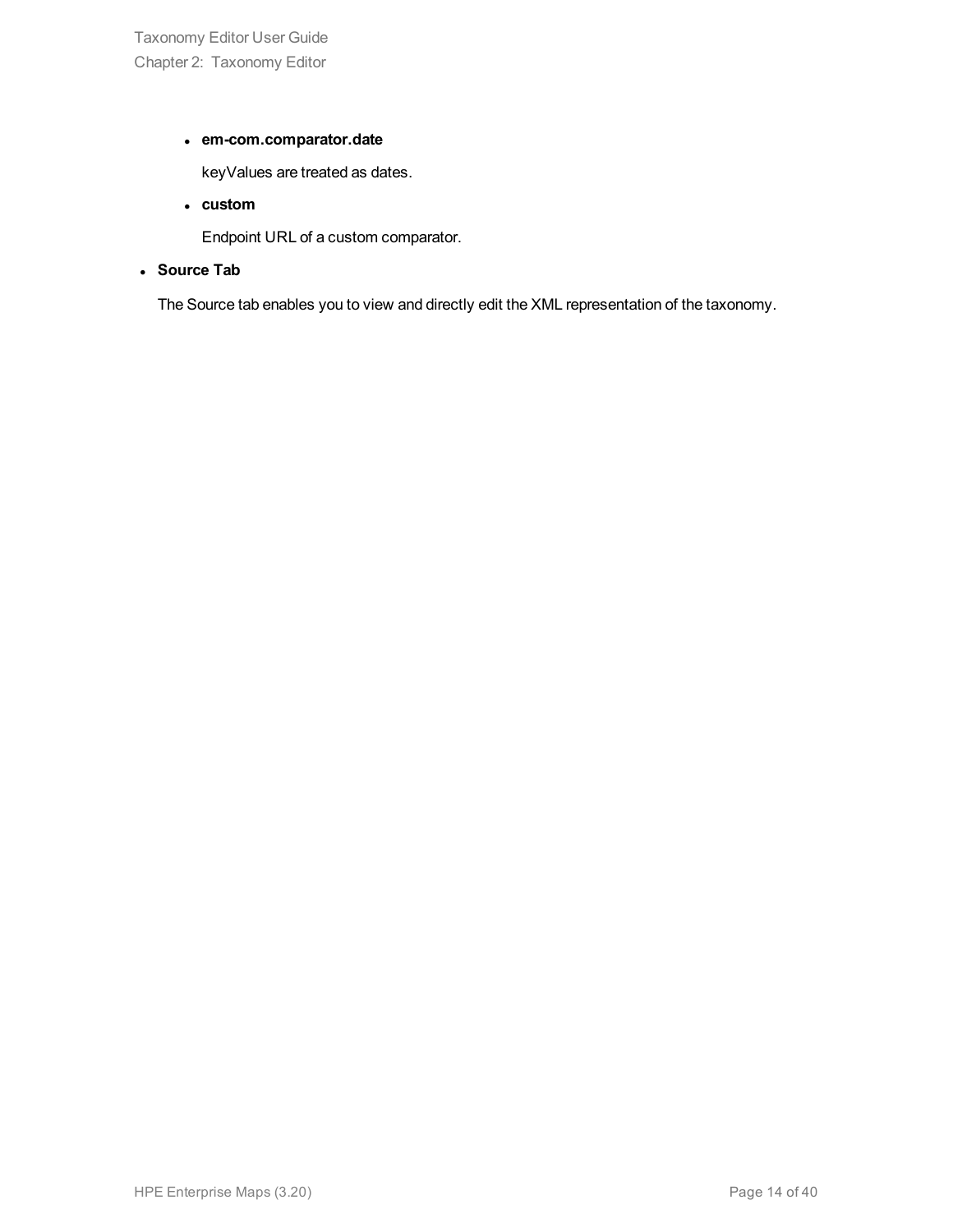# <span id="page-14-0"></span>Chapter 3: Getting Started

This chapter describes the prerequisites for working with taxonomies in Taxonomy Editor. It contains the following sections:

- "Creating a [Taxonomy](#page-14-1) Project" below
- ["Customizing](#page-15-0) Taxonomy Editor" on the next page
- ["Downloading](#page-16-0) Taxonomies from a Server" on page 17
- <span id="page-14-1"></span>**.** "Searching for [Taxonomies"](#page-16-1) on page 17

### Creating a Taxonomy Project

To work with taxonomies, you need a Taxonomy Project. You can create any number of Taxonomy Projects to help organize your work.

#### **To Create a Taxonomy Project:**

- 1. Do one of the following:
	- <sup>o</sup> In the HPE EM Workbench Welcome page, click **Create Taxonomy Project**.
	- **c** Click New  $\begin{bmatrix} 1 \\ 2 \end{bmatrix}$  to open the Select a Wizard window, and select HPE EM > Taxonomy **Project**.
	- <sup>o</sup> From the menu, select **File > New > Taxonomy Project**.
	- <sup>o</sup> Press **Alt+Shift+N**, and then press **R**, to open the Select a Wizard window. Then select **HPE EM>Taxonomy Project**.

The New Taxonomy Project dialog box opens.

2. In the New Taxonomy Project dialog box, enter the following parameters:

| <b>Parameter</b> | <b>Definition</b>                                         |
|------------------|-----------------------------------------------------------|
| Project<br>Name  | The name of your assertion project.                       |
| Taxonomy         | The URN prefix to apply to all taxonomies in the project. |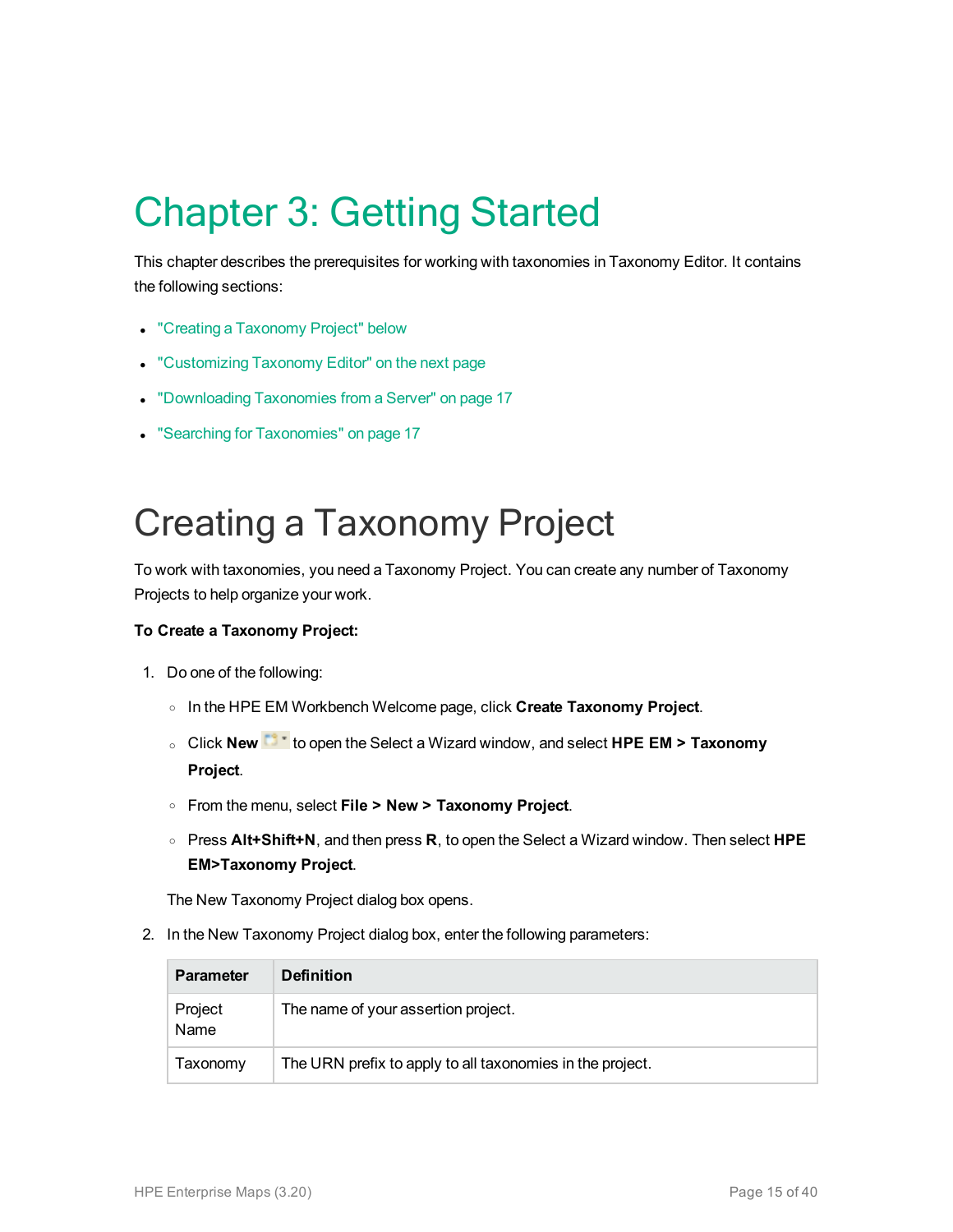| <b>Parameter</b> | <b>Definition</b>                                                               |
|------------------|---------------------------------------------------------------------------------|
| <b>ID</b> Prefix |                                                                                 |
| Create from      | Select this option if you want to create a new project from a previous taxonomy |
| Existing         | extension. If selected, input the path or browse for the location of the        |
| Extension        | taxonomyn extension.                                                            |
| Use Default      | If selected, Taxonomy Editor stores the project in your default workspace. If   |
| Location         | unselected, input the path or browse for an alternative workspace.              |

3. Click **Next** to select or create a server.

**Note:** If no servers are currently defined, the dialog box continues to step 5.

- 4. Do one of the following:
	- <sup>o</sup> Select **Create a New Server**, and click **Next**.

Continue to step 5.

<sup>o</sup> Select **Use an Existing Server**, select the server from the list and input its credentials, and then click **Next**.

Continue to step 6.

- 5. In the New Server dialog box, add the required parameters, and then click **Next**.
- 6. Select the taxonomies to download from the server. Optionally, select **Show System Taxonomies** to view system taxonomies for selection.
- <span id="page-15-0"></span>7. Click **Finish**.

## Customizing Taxonomy Editor

Some settings are customizable in Taxonomy Editor.

#### **To Change Taxonomy Editor Preferences:**

1. Select **Window > Preferences**.

The Preferences dialog box opens.

- 2. In the tree menu, select **HPE EM > Taxonomy Editor**.
- 3. You can change the following: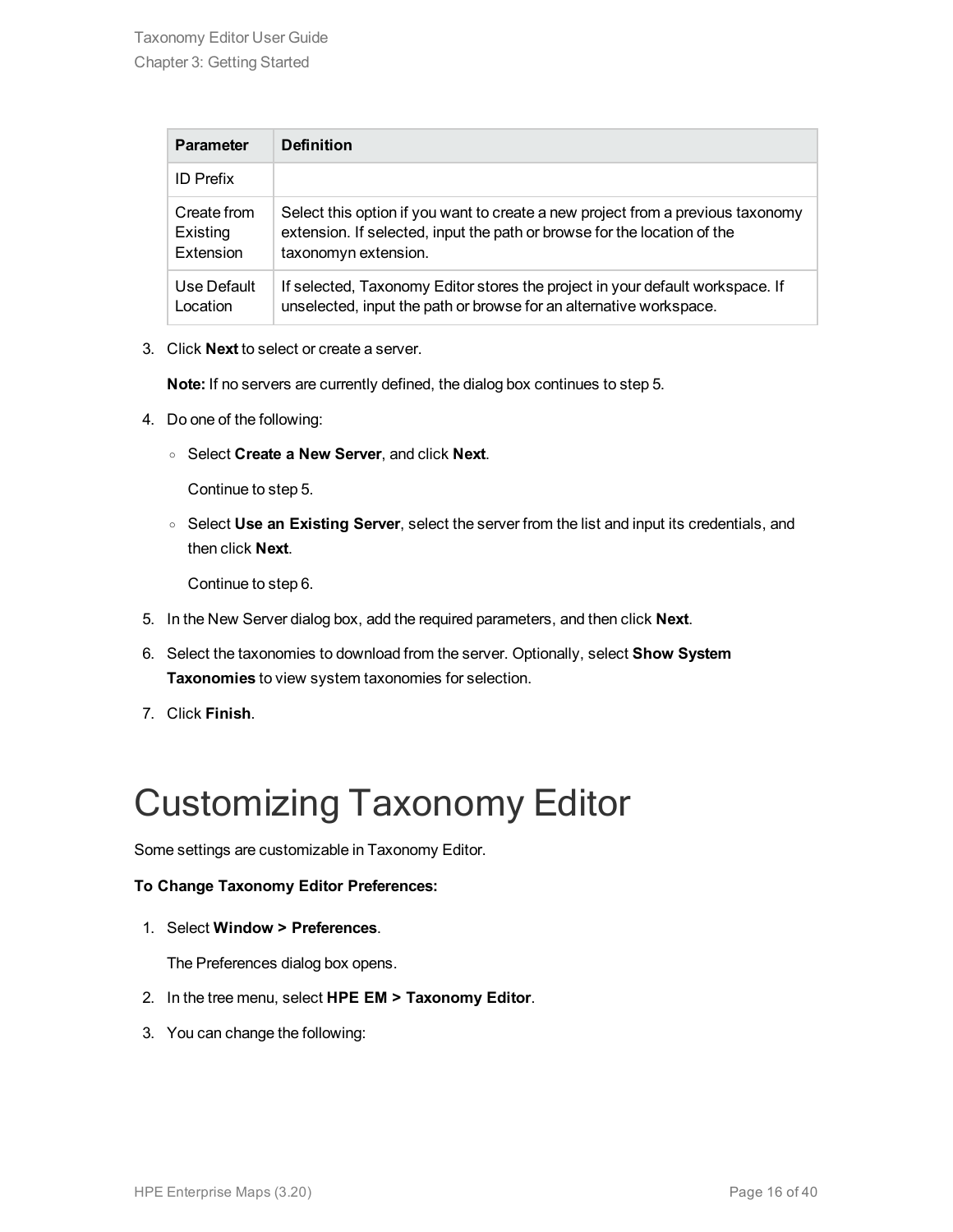#### <sup>o</sup> **Default taxonomy namespace**

The default namespace setting is 5.5.This defines taxonomy compatibility level with other UDDI products.

<sup>o</sup> **Data consistency**

Select **Validate before publishing taxonomies** to validate changes before publishing them to the server

## <span id="page-16-0"></span>Downloading Taxonomies from a Server

Initially, Taxonomy Editor does not contain any taxonomies. To edit HPE EM taxonomies, you must download them from a server.

#### **To Download Taxonomies from a Server:**

1. In Server Explorer, right-click the server containing the taxonomies you need to open its context menu, and select **Download Taxonomies**.

The Download Taxonomies wizard opens.

2. Select the taxonomies to download and click **Next**.

The Choose Location dialog box opens.

3. Select the project to add the taxonomies to, and then click **Finish**.

Taxonomy Editor displays the download progress. When the download is complete, the taxonomies are visible in Project Explorer.

### <span id="page-16-1"></span>Searching for Taxonomies

This section describes the search facilities provided by Taxonomy Editor.

Quick Find is the easiest way to find a taxonomy.

#### **To use Quick Find:**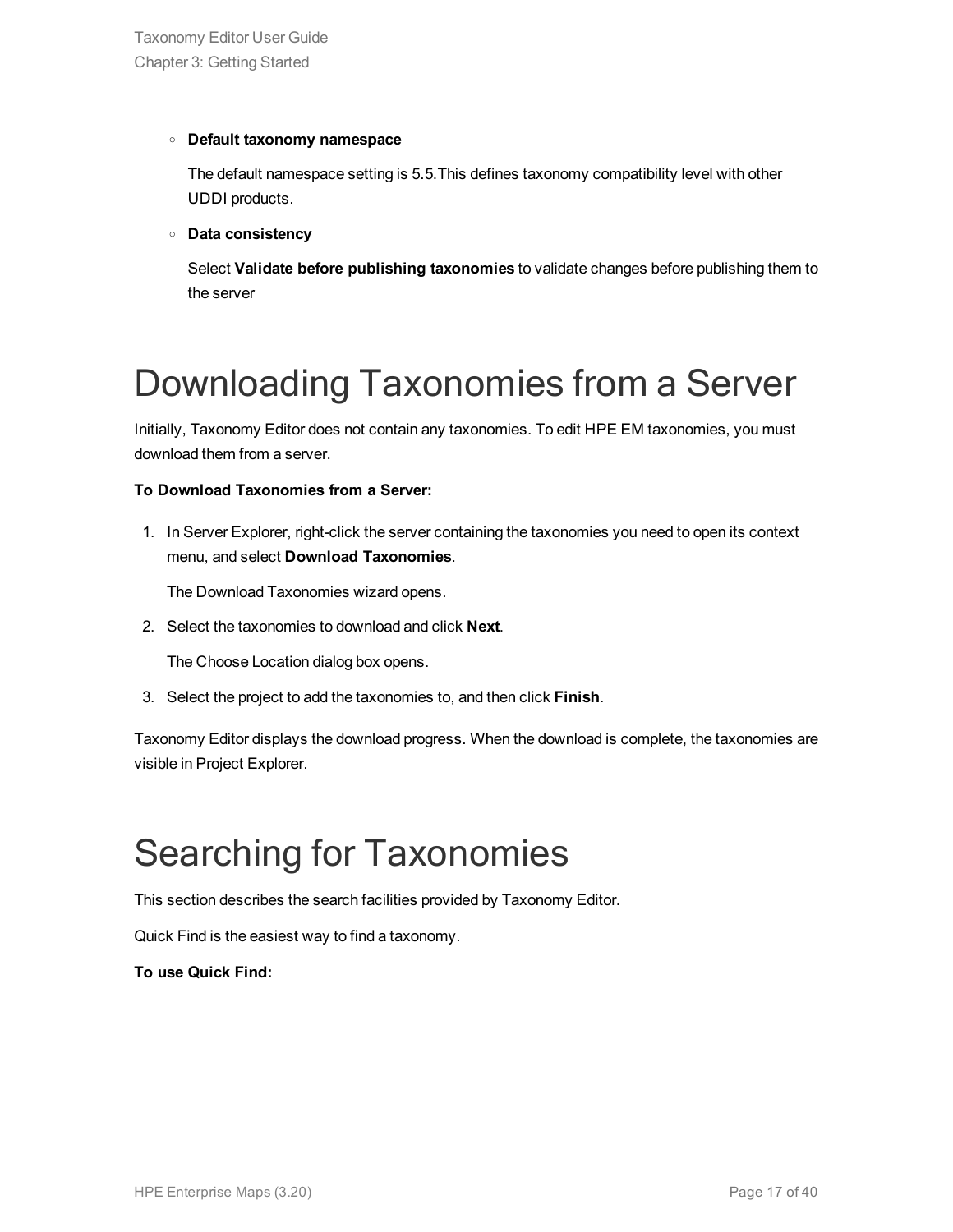- 1. Do one of the following:
	- <sup>o</sup> Click **Search**, and then select **Quick Jump**.
	- <sup>o</sup> Press **Ctrl+J**.

The Find Taxonomy dialog box opens. For details, see "Find [Taxonomy](#page-37-0) Dialog" on page 38.

- 2. In the input field, enter a search string.
- 3. Click View Menu **c**, and then select one of the following options:
	- <sup>o</sup> **Show in the tree without opening detail**

Shows the taxonomy in the tree but does not open its details page.

<sup>o</sup> **Case-sensitive**

Enables a case-sensitive or case-insensitive search.

4. In the in project field, select in which project to search for the taxonomy.

Taxonomies that match your search criteria are displayed in the Matching taxonomies pane.

5. Select the required taxonomy and click **Open taxonomy**.

The taxonomy opens in the Editor pane.

For a more detailed search, you can use Advanced Search to do the following:

- Search for a specific property type.
- Search according to a specific value of a property.
- Search different text strings: full text, regular expression, or whole word.

#### **To Use Advanced Search:**

- 1. Do one of the following:
	- <sup>o</sup> Select **Search>Search**.
	- <sup>o</sup> Press **Ctrl+H**.

The Search dialog box opens.

- 2. Select the **Taxonomy Search** tab to open the dialog box. For details, see "Search [Taxonomy](#page-37-1) [Dialog"](#page-37-1) on page 38.
- 3. In the Containing text field, do one of the following: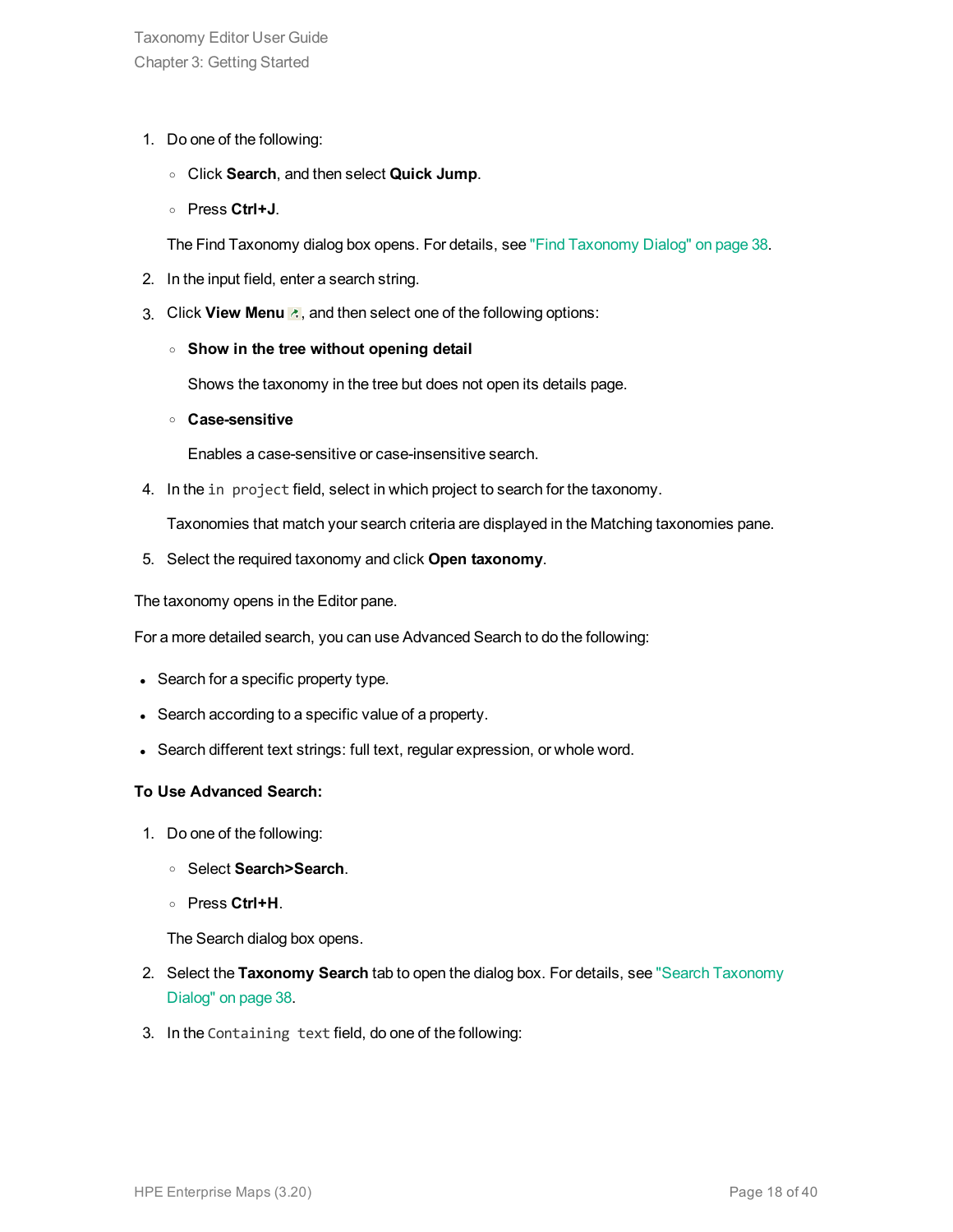- <sup>o</sup> Enter the text to search.
- $\circ$  Select text used in a previous search by using the drop-down list.
- 4. In Search only in, choose the taxonomy properties or categories to search.
- 5. In Search controls, select one or more of the following:
	- <sup>o</sup> **Case-sensitive**

To perform a case-sensitive search.

#### <sup>o</sup> **Whole words only**

To search for whole word matches.

#### <sup>o</sup> **Regular expression**

To search using regular expressions.

#### 6. In Scope, select one of the following:

#### <sup>o</sup> **Workspace**

To search the Eclipse workspace.

#### <sup>o</sup> **Selected resources**

To search all entities selected in Project Explorer.

#### <sup>o</sup> **Working set**

To customized resources from Project Explorer.

#### 7. Click **Choose**.

The Select Working Sets wizard opens.

Do one of the following:

- <sup>o</sup> Select from existing working sets.
- <sup>o</sup> Create new working sets.
- 8. Click **Search**.

The results are displayed in the Search view of the UI.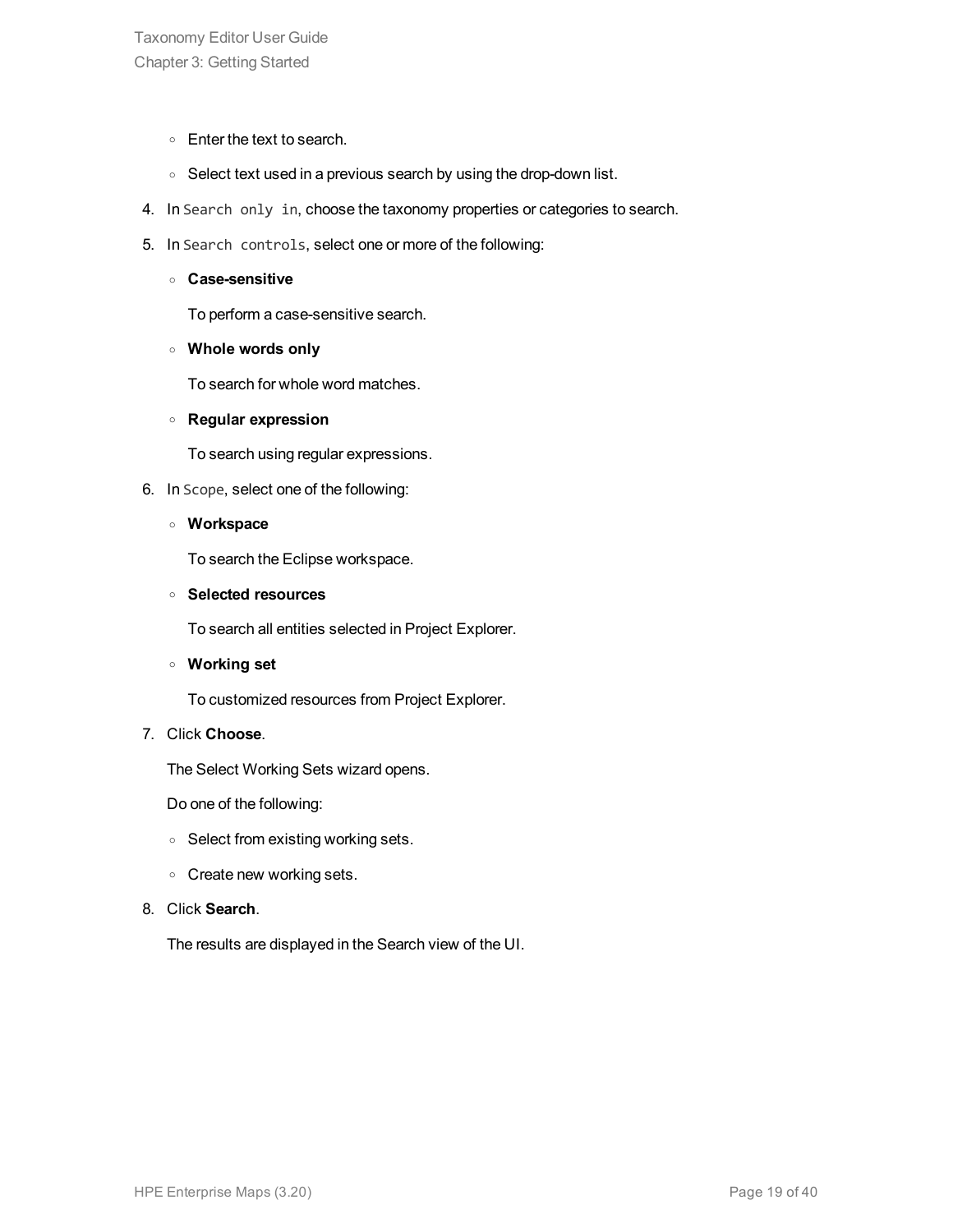# <span id="page-19-0"></span>Chapter 4: Managing Taxonomies

This chapter describes how to work with taxonomies, as detailed in the following sections:

- "Creating [Taxonomies"](#page-19-1) below
- "Editing [Taxonomies"](#page-20-0) on the next page
- "Editing [Categories"](#page-21-1) on page 22
- "Deleting and Restoring [Taxonomies"](#page-23-2) on page 24
- ["Comparing](#page-24-0) Taxonomy Files" on page 25
- **.** "Updating [Taxonomies](#page-25-0) from the Server" on page 26
- <span id="page-19-1"></span>• "Importing and Exporting [Taxonomy](#page-25-1) Files" on page 26

### Creating Taxonomies

In "Creating a [Taxonomy](#page-14-1) Project" on page 15, you created a Taxonomy Project and looked at how to download taxonomies. The following section describes how to create new taxonomies.

#### **To Create a New Taxonomy:**

- 1. Do one of the following:
	- o Click New  $\begin{bmatrix} 1 \\ 2 \end{bmatrix}$  to open the Select a Wizard dialog box, and select HPE EM > Taxonomy, and then click **Next**.
	- <sup>o</sup> Select **File > New > Taxonomy**.
	- <sup>o</sup> Press **Alt+Shift+N** to open the context menu, and then select **Taxonomy**.

The New Taxonomy wizard opens.

2. In the New Taxonomy wizard, enter the required parameters.

**Note: Note**: A default Taxonomy ID and Filename are assigned according to the Taxonomy Name entered. The Source Folder is assigned by default, according to whether there is an active extension project. You can change these parameters to meet your requirements.

3. Click **Finish** to create the taxonomy.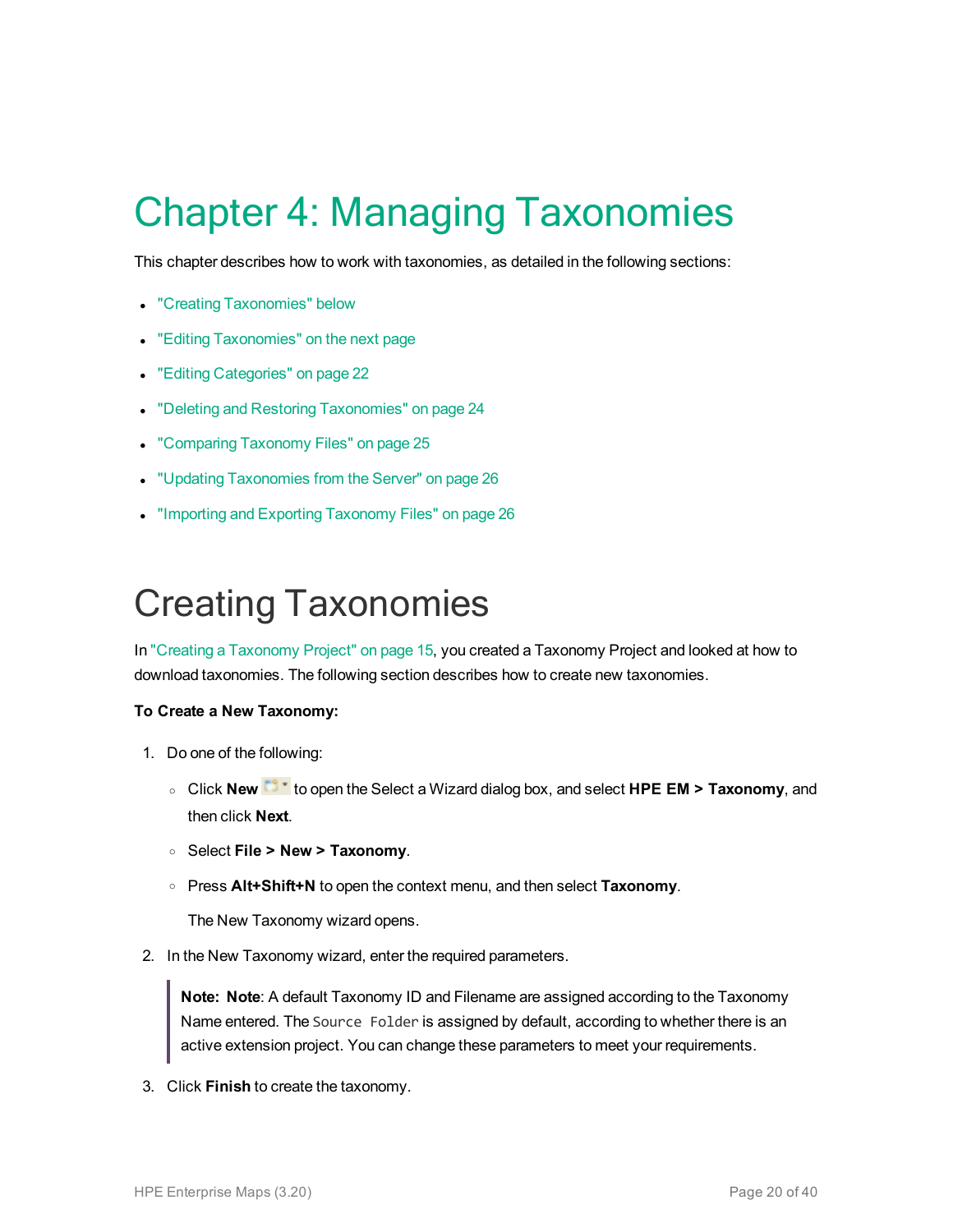The taxonomy is now visible in Project Explorer and the Taxonomy Editor opens.

- 4. Open the Categories tab and add the categories you need. For details, see "Editing [Categories"](#page-21-1) on the next [page](#page-21-1).
- 5. Open the Advanced tab and enter the required parameters, as described in ["Editor](#page-10-1) View" on page [11.](#page-10-1)

### <span id="page-20-0"></span>Editing Taxonomies

A taxonomy can be modified in the following ways:

- "Editing Taxonomy [Properties"](#page-20-1) below
- "Refreshing [Taxonomies](#page-20-2) to Reflect External Changes" below
- <span id="page-20-1"></span>• "Copying [Taxonomies"](#page-21-0) on the next page

### Editing Taxonomy Properties

#### **To Edit Taxonomy Properties:**

- 1. Double-click the taxonomy in Project Explorer to open the Editor view.
- 2. Edit properties as required in the tabs of the Editor view. For details, see ["Editor](#page-10-1) View" on page 11.
- 3. Click **Save**.

<span id="page-20-2"></span>The changed status of the taxonomy is displayed in Project Explorer.

# Refreshing Taxonomies to Reflect External **Changes**

If you want the Editor to reflect changes made outside Taxonomy Editor, you can refresh the taxonomy.

To refresh a taxonomy, do one of the following: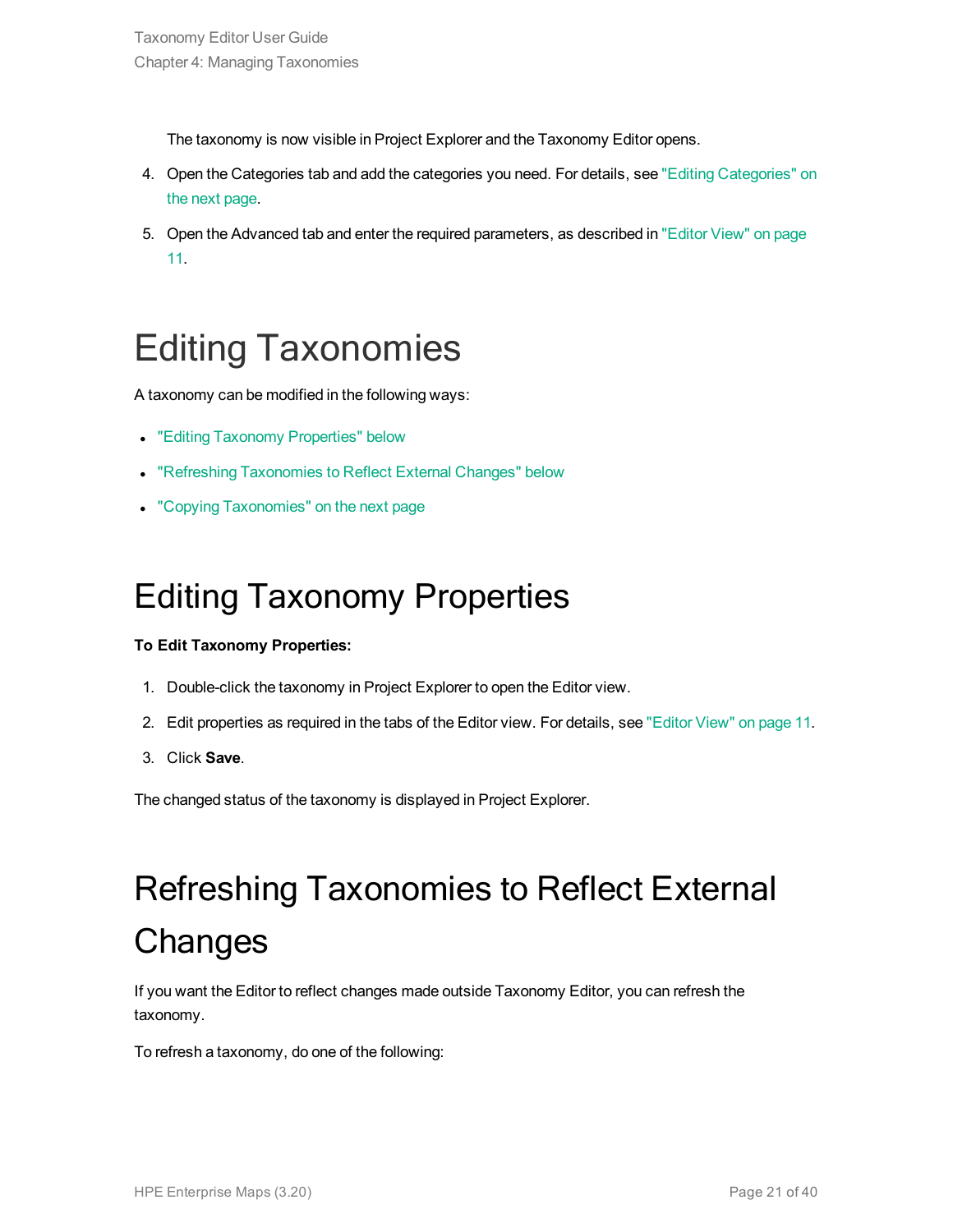- Right-click the individual taxonomies or the project in Project Explorer to open the context menu, and then select **Refresh**.
- **.** Select the individual taxonomies or the project in Project Explorer, and then press F5.

<span id="page-21-0"></span>The selected taxonomies are then updated to reflect external changes.

### Copying Taxonomies

You can copy or move taxonomies from one project to another using cut, copy, or paste.

#### **To Copy or Move a Taxonomy to a Different Project:**

- 1. Right-click the taxonomy in Project Explorer and select **Copy** or **Cut**.
- 2. Right-click the project to which you want to copy or move the taxonomies and select **Paste**.

The taxonomies are then either copied or moved to the other project.

A pasted taxonomy has the status:

<sup>l</sup> **New**

If a taxonomy of that name is new to that location.

**.** Modified

<span id="page-21-1"></span>If an existing taxonomy is overwritten.

## Editing Categories

A taxonomy can be modified in the following ways:

- "Adding a [Category"](#page-22-0) on the next page
- ["Removing](#page-22-1) a Category" on the next page
- "Copying a [Category"](#page-23-0) on page 24
- "Moving a [Category"](#page-23-1) on page 24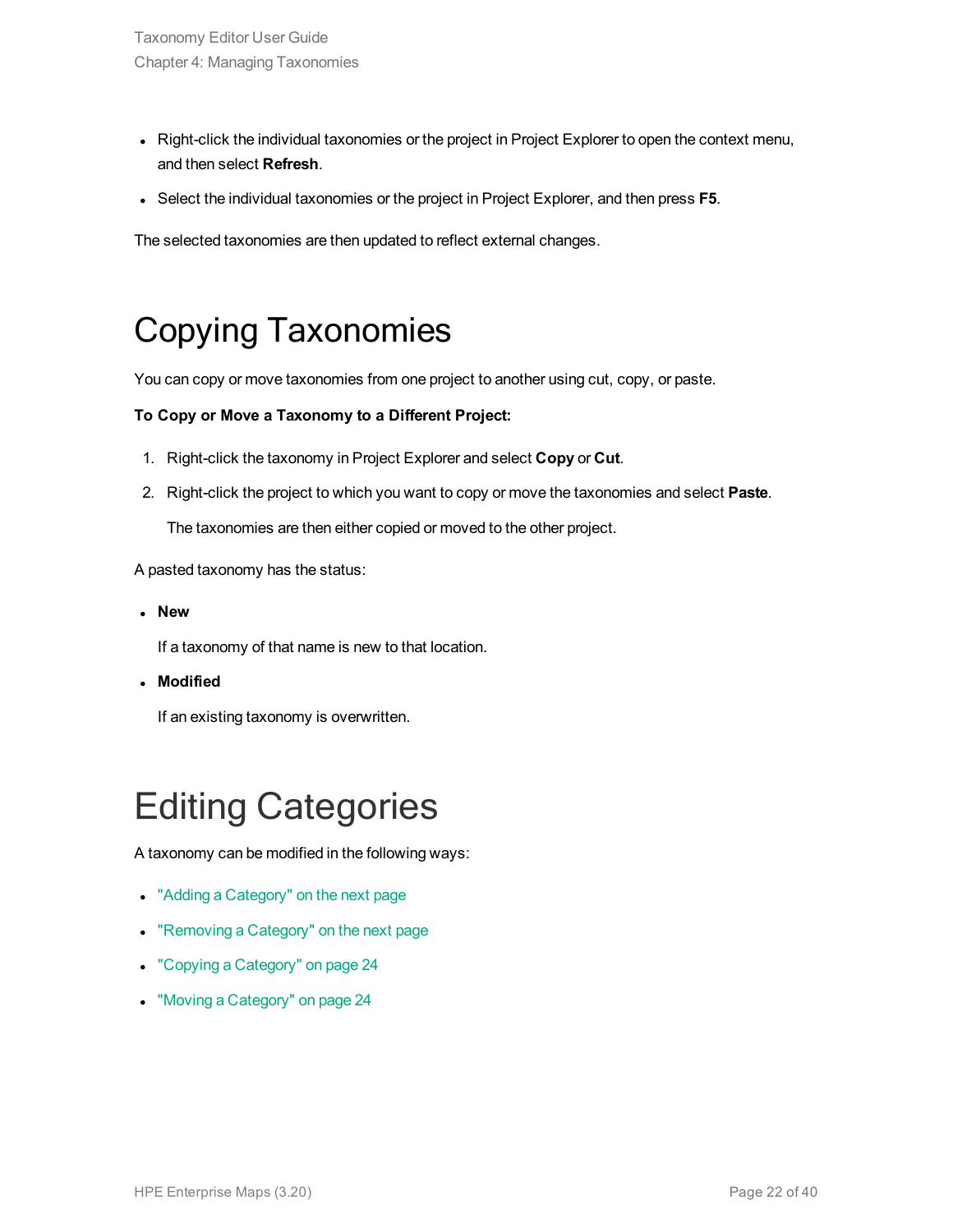### <span id="page-22-0"></span>Adding a Category

#### **To Add a New Category to a Taxonomy:**

- 1. Open the required taxonomy in the Editor pane and click the **Categories** tab.
- 2. Do one of the following:
	- <sup>o</sup> Click **Add Next** to add a new category at the same level.
	- <sup>o</sup> Click **Add Child** to add a new sub-category.

The New Category wizard opens.

- 3. Enter the category properties, as follows:
	- <sup>o</sup> **Name**

Name for the category. This represents the value of the keyName attribute in the taxonomy's XML representation.

<sup>o</sup> **Value**

Identifier for the category. This represents the value of the keyValue attribute in the taxonomy's XML representation.

<sup>o</sup> **Disabled**

Select this check box to make sure the category *cannot* be used in an artifact.

4. Click **Finish**.

<span id="page-22-1"></span>The new category is displayed in **Category Structure**.

### Removing a Category

#### **To Remove a Category:**

- 1. Open the required taxonomy in the Editor pane and click the **Categories** tab.
- 2. Right-click the category in the Category Structure pane to open its context menu, and select **Delete**.

The deleted category is no longer visible in the Category Structure pane.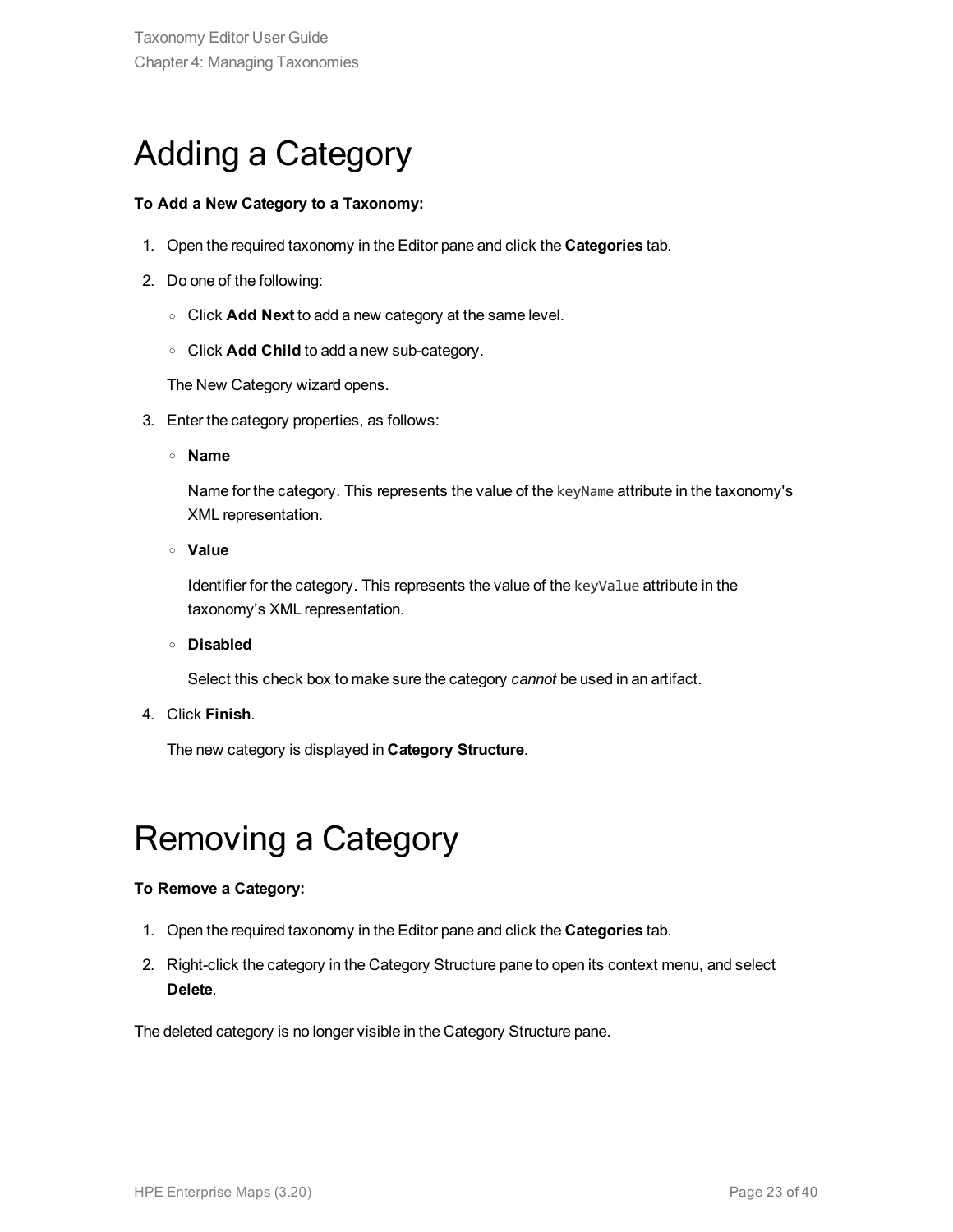### <span id="page-23-0"></span>Copying a Category

#### **To Copy a Category:**

- 1. Open the required taxonomy in the Editor pane and click the **Categories** tab.
- 2. Right-click the required source category in the Category Structure pane to open its context menu, and then select **Copy** or **Cut**.
- 3. Right-click the required destination category in the Category Structure pane to open its context menu.
- 4. Do one of the following:
	- <sup>o</sup> Select **Paste** to add the category as a sub-category.
	- <sup>o</sup> Select **Paste as Sibling** to add the category at the same level.

### <span id="page-23-1"></span>Moving a Category

#### **To Move a Category:**

- 1. Open the required taxonomy in the Editor pane and click the **Categories** tab.
- 2. Select the required category in the Category Structure pane.
- 3. Do one of the following:
	- <sup>o</sup> Click **Up**, to move a category up.
	- <sup>o</sup> Click **Down**, to move a category down.
	- <sup>o</sup> Click **Unindent**, to move a category to the left.
	- <sup>o</sup> Click **Indent**, to move a category to the right.

**Note: Note**: To move multiple categories at the same time, you must select categories that are consecutive.

# <span id="page-23-2"></span>Deleting and Restoring Taxonomies

You can also delete taxonomies and restore them from your local history.

#### **To Delete a Local Taxonomy:**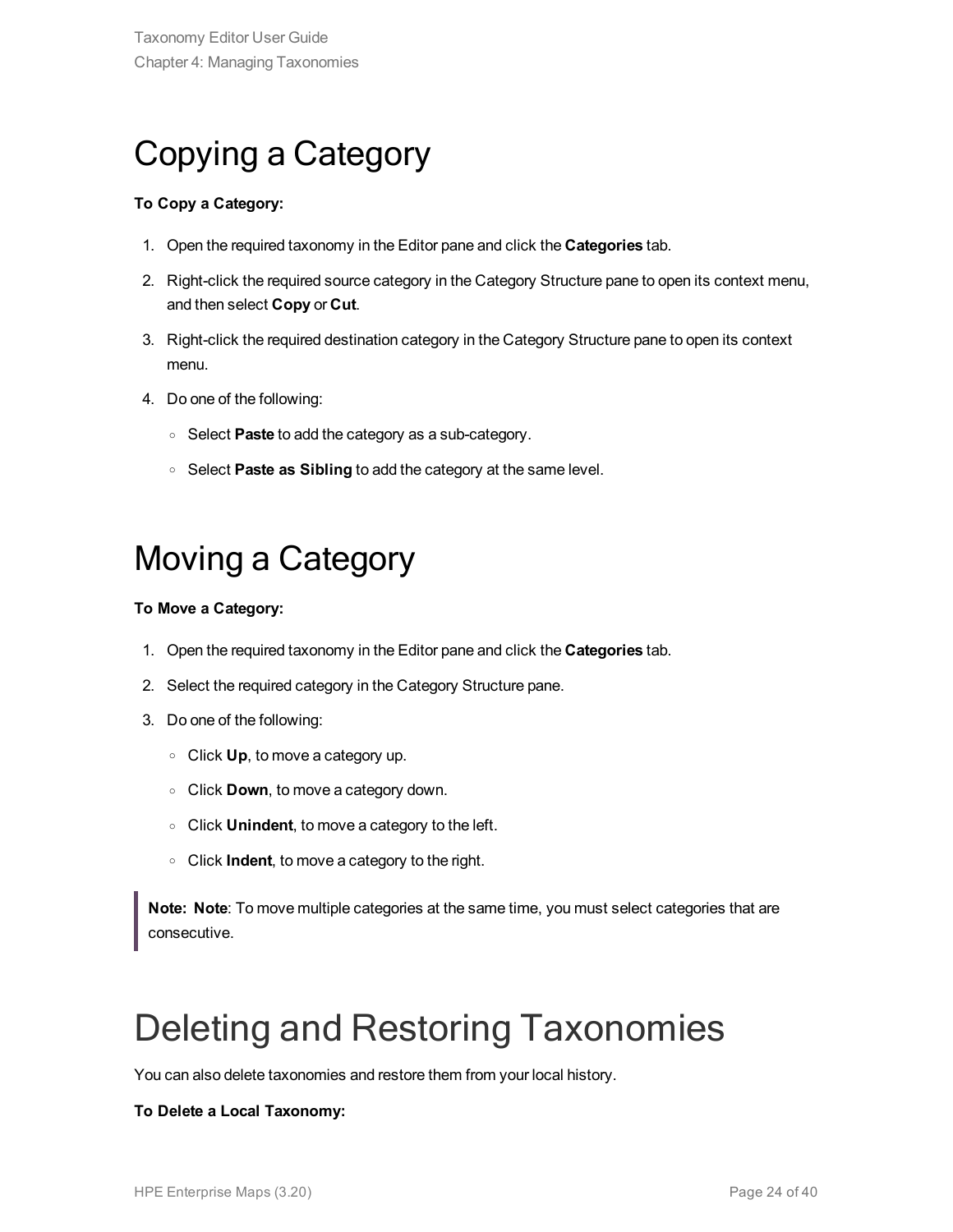- 1. Right-click the taxonomy in Project Explorer to open its context menu, and then select **Delete**.
- 2. Confirm deletion of the taxonomy when prompted.

#### **To Restore a Deleted Taxonomy:**

1. Right-click the project in Project Explorer to open its context menu and select **Restore from Local History**.

The Restore from Local History dialog box opens.

- 2. Select the check box of the required taxonomy and click **Restore**.
- 3. Download the published taxonomy from the server, as described in "Downloading Taxonomies from a Server".

#### **To Delete a Taxonomy from the Server:**

- 1. Right-click the taxonomy in Project Explorer to open its context menu and select **HPE EM > Remove from Server**.
- 2. Choose if you also want to delete the local copy.
- 3. Confirm deletion of the taxonomy when prompted.

**Note: Note**: Taxonomy Editor automatically performs a data consistency check before removing the taxonomy from the server. For details, see "Conflict With Server".

### <span id="page-24-0"></span>Comparing Taxonomy Files

If you are importing or exporting taxonomies between servers, it is essential to compare taxonomies to keep track of changes.

Taxonomy Editor enables you to compare the following taxonomies:

- Local taxonomy against the server taxonomy.
- Server taxonomy against a local history taxonomy.

#### **To Compare Taxonomies:**

Right-click the taxonomies you want to compare in Project Explorer to open a context menu, and then select one of the following: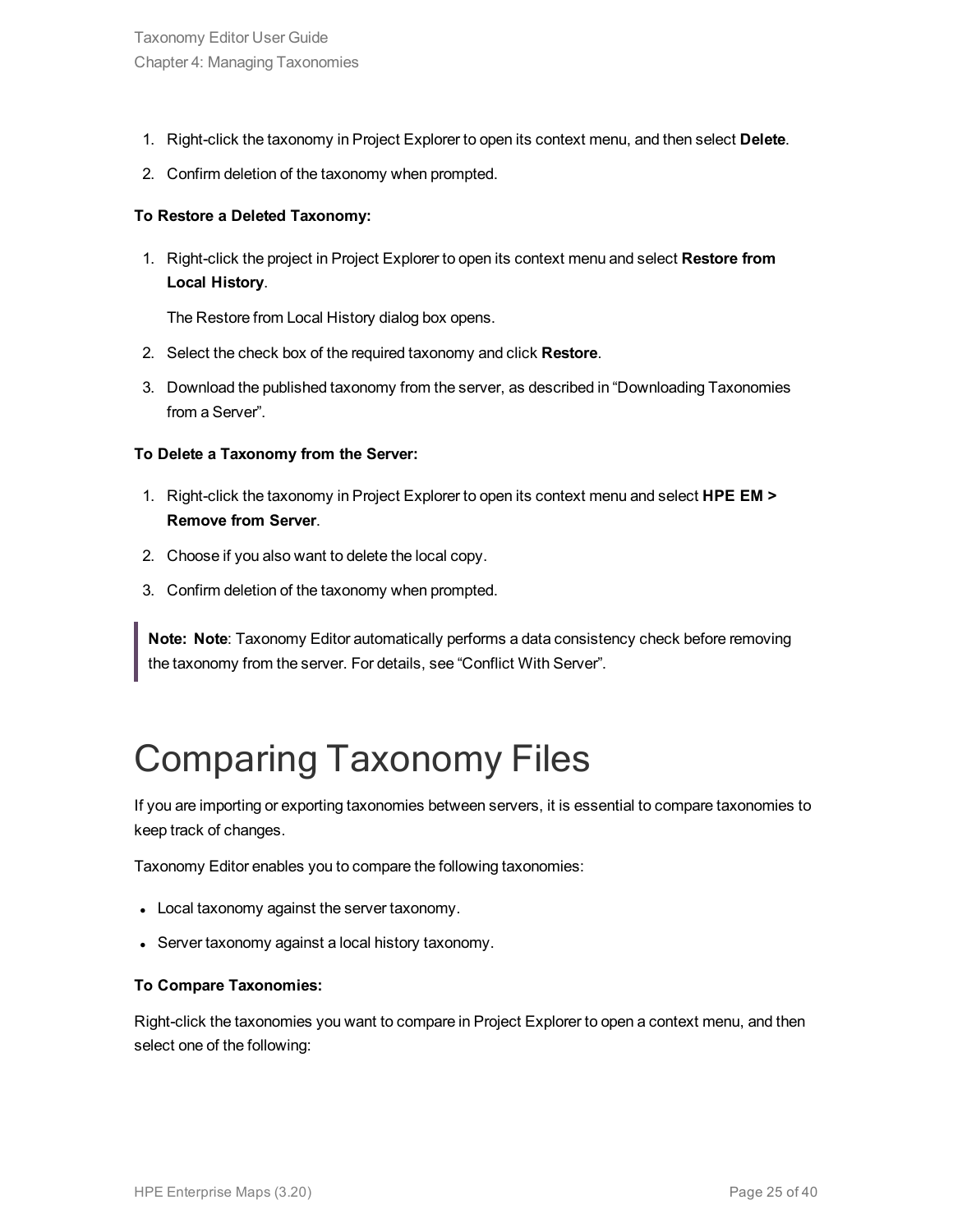Taxonomy Editor User Guide Chapter 4: Managing Taxonomies

- <sup>l</sup> **Compare With > Each Other**
- <sup>l</sup> **HPE EM > Compare with the latest on server**
- <sup>l</sup> **Compare With > Local History**

<span id="page-25-0"></span>The results are displayed in the Compare view.

### Updating Taxonomies from the Server

If the most current version of a taxonomy exists on a server, you can update your local copy to reflect any changes.

#### **To Update a Local Taxonomy:**

<sup>l</sup> Right-click the taxonomy in Project Explorer to open the context menu, and then select **HPE EM > Update from Server**.

<span id="page-25-1"></span>**Note**: Confirmation is required to overwrite existing taxonomies.

## Importing and Exporting Taxonomy Files

You can import and export taxonomies between your projects and your local file system.

#### **To Import a Taxonomy from your File System:**

1. In Project Explorer, right-click the taxonomy project to which you want to import taxonomies to open its context menu, and then select **Import > Taxonomy**.

The Import Taxonomies wizard opens. For details, see "Import [Taxonomies"](#page-36-1) on page 37.

2. Browse for the folder from which you want to export taxonomies in the Folder field.

The selected folder is displayed in the left pane.

3. Click the check box of the chosen folder.

Compatible file types are displayed in the right pane.

- 4. Click the check box of the files you want to import and, and then browse for the required import folder in the Into folder field.
- 5. Click **Finish**.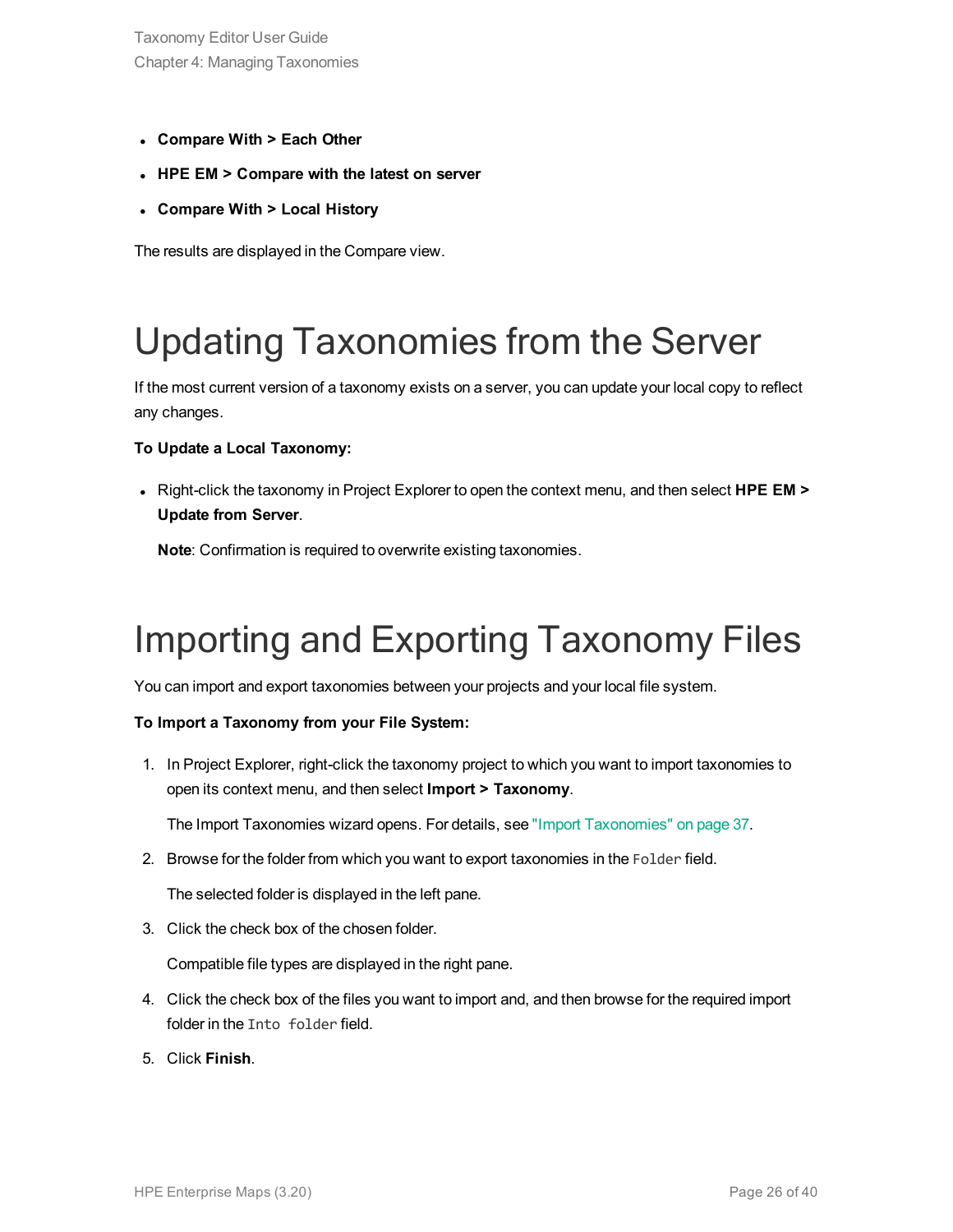6. Publish the taxonomies to an HPE EM repository, as described in "Publishing [Taxonomies"](#page-27-1) on [page](#page-27-1) 28.

**Tip: Tip**: When importing a taxonomy from a file whose file name already exists in the local folder, Taxonomy Editor asks if you want to overwrite the taxonomy. If you click **Yes** or **Yes To All**, the current taxonomy is updated by attributes and *categories* from the XML file and its status is changed to modified.

#### **To Export a Taxonomy:**

- 1. Right-click the taxonomy in Project Explorer to open its context menu, and then select **Export** to open the Export wizard. For details, see "Export [Taxonomies](#page-36-2) Wizard" on page 37.
- 2. Select the required file type and click **Next** to open the corresponding wizard.
- 3. Browse for the required destination and enter the required parameters.
- 4. Select whether to overwrite existing files.
- 5. Click **Finish**.

**Note: Note**: You can export a taxonomy to any file type supported by Eclipse. For example:

- XML file
- JAR archive
- EAR-deployable or JAR-deployable archiv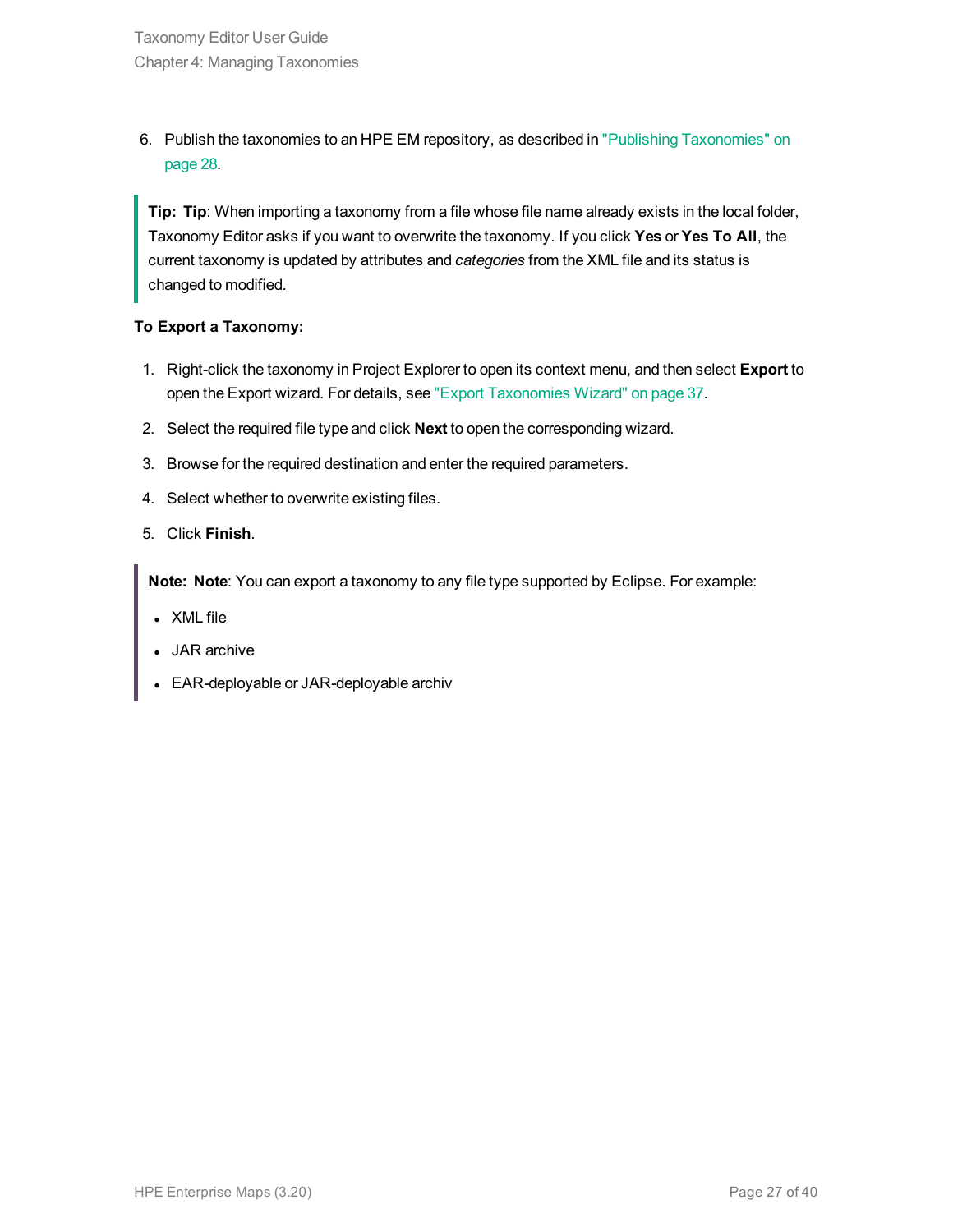# <span id="page-27-0"></span>Chapter 5: Deploying Taxonomies

This chapter explains how to deploy a set of taxonomies as an Extension Project.

You can publish individual taxonomies as described in "Publishing [Taxonomies"](#page-27-1) below.

Alternatively, create a taxonomy extension and deploy it as described in the following sections:

- "Publishing [Taxonomies"](#page-27-1) below
- "Building a Taxonomy [Extension"](#page-28-0) on the next page
- Applying Extensions
- <span id="page-27-1"></span>• ["Redeploying](#page-28-1) the EAR File" on the next page

## Publishing Taxonomies

Publishing is the process of updating changes to an HPE EM server.

#### **To Publish a Taxonomy:**

**Right-click the taxonomy in the Project Explorer to open its context menu, and then select HPE EM> Upload to Server**. Multiple taxonomies may be selected by holding **CTRL** and selecting them.

The taxonomy is published to the defined HPE EM server.

**Caution: Caution**: You cannot publish a System taxonomy to a remote repository.

The status of a taxonomy after publishing updates as described in the following table.

|  |  |  | <b>Taxonomy Status After Publication</b> |
|--|--|--|------------------------------------------|
|--|--|--|------------------------------------------|

| <b>Status</b>         | <b>Description</b>                                                     | Impact                                                                                                                                 |
|-----------------------|------------------------------------------------------------------------|----------------------------------------------------------------------------------------------------------------------------------------|
| UP-TO-<br><b>DATE</b> | Local and server versions are identical.                               | Publication was successful, including any<br>modifications.                                                                            |
| NEW ?                 | Local version of the taxonomy has not<br>been published to the server. | Publication was unsuccessful and the<br>status is unchanged. Possibly due to one of<br>the following:<br>Exception error.<br>$\bullet$ |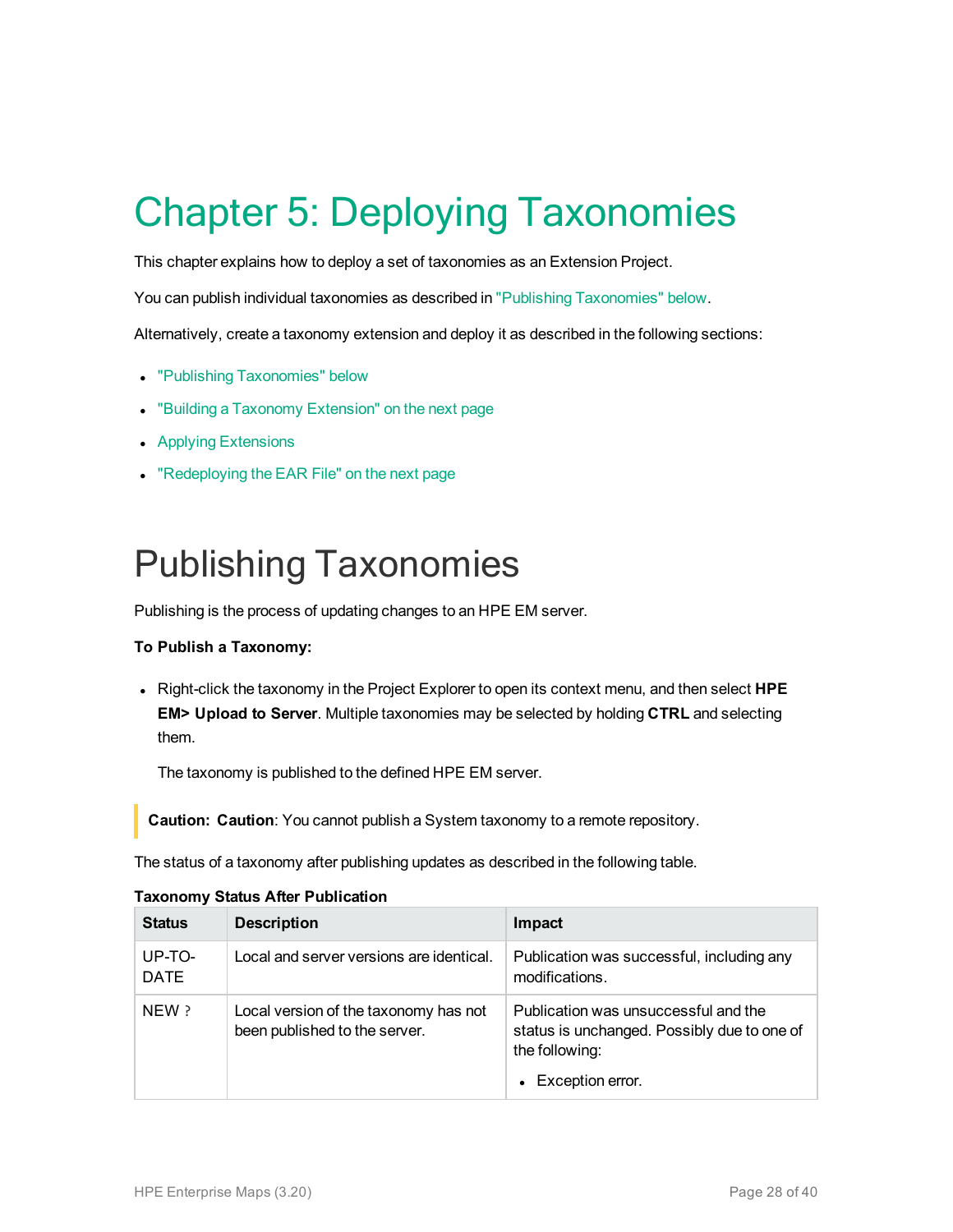| <b>Status</b>      | <b>Description</b>                                                                         | Impact                                              |
|--------------------|--------------------------------------------------------------------------------------------|-----------------------------------------------------|
|                    |                                                                                            | • Breach of server data integrity.                  |
| <b>MODIFIED</b>    | Changes have been made to a local<br>version of a taxonomy after it has been<br>published. |                                                     |
| <b>SYSTEM</b><br>œ | Taxonomies automatically generated<br>by HPE EM. For system use only.                      | Changes to these taxonomies cannot be<br>published. |

#### **Taxonomy Status After Publication, continued**

## <span id="page-28-0"></span>Building a Taxonomy Extension

After publishing taxonomies, you can create a Taxonomy Extension.

#### **To Build a Taxonomy Extension:**

- 1. Right-click the taxonomy project in Project Explorer to open its context menu, and expand **HPE EM > Build Extension** to open the location browser.
- 2. Enter a name for the extension project and browse for the location you want to save the project to, and click **Save**.

<span id="page-28-1"></span>All taxonomies from the selected taxonomy project are copied to the Taxonomy Extension.

## Redeploying the EAR File

After using the Setup Tool to apply extensions or updates, you must redeploy the EAR file to the application server. For JBoss, you can do this using the Setup Tool.

#### **To Redeploy the EAR file to JBoss:**

- 1. Stop the application server.
- 2. Start the Setup Tool by executing the following command:

#### **EM\_HOME/bin/setup.bat(sh)**

- 3. Select the **Advanced** scenario, and click **Next**.
- 4. Scroll down, select **Deployment**, and then click **Next**.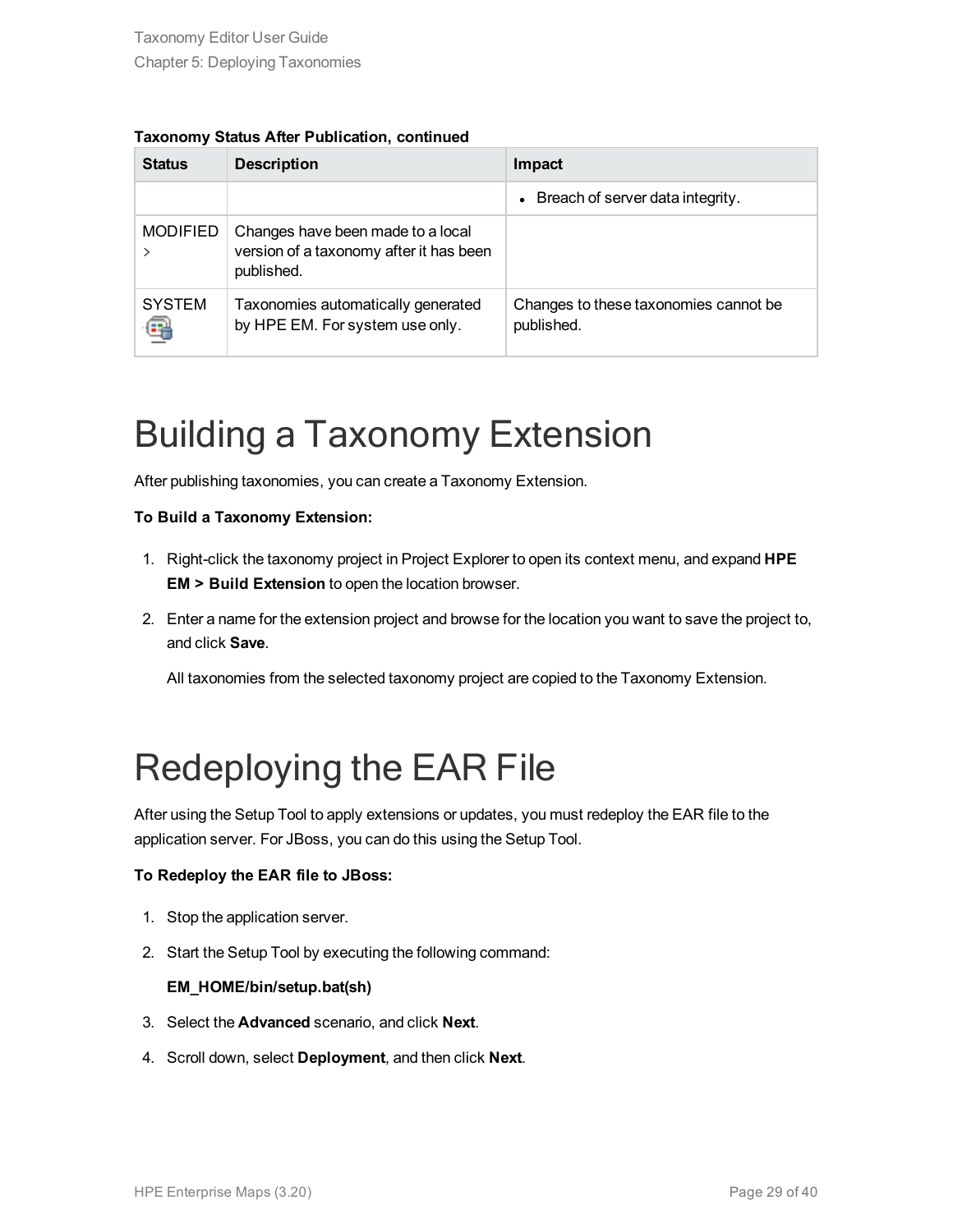When the Setup Tool validates the existence of the JBoss Deployment folder, click **Next**.

- 5. Click **Finish** to close the Setup Tool.
- 6. Restart the application server.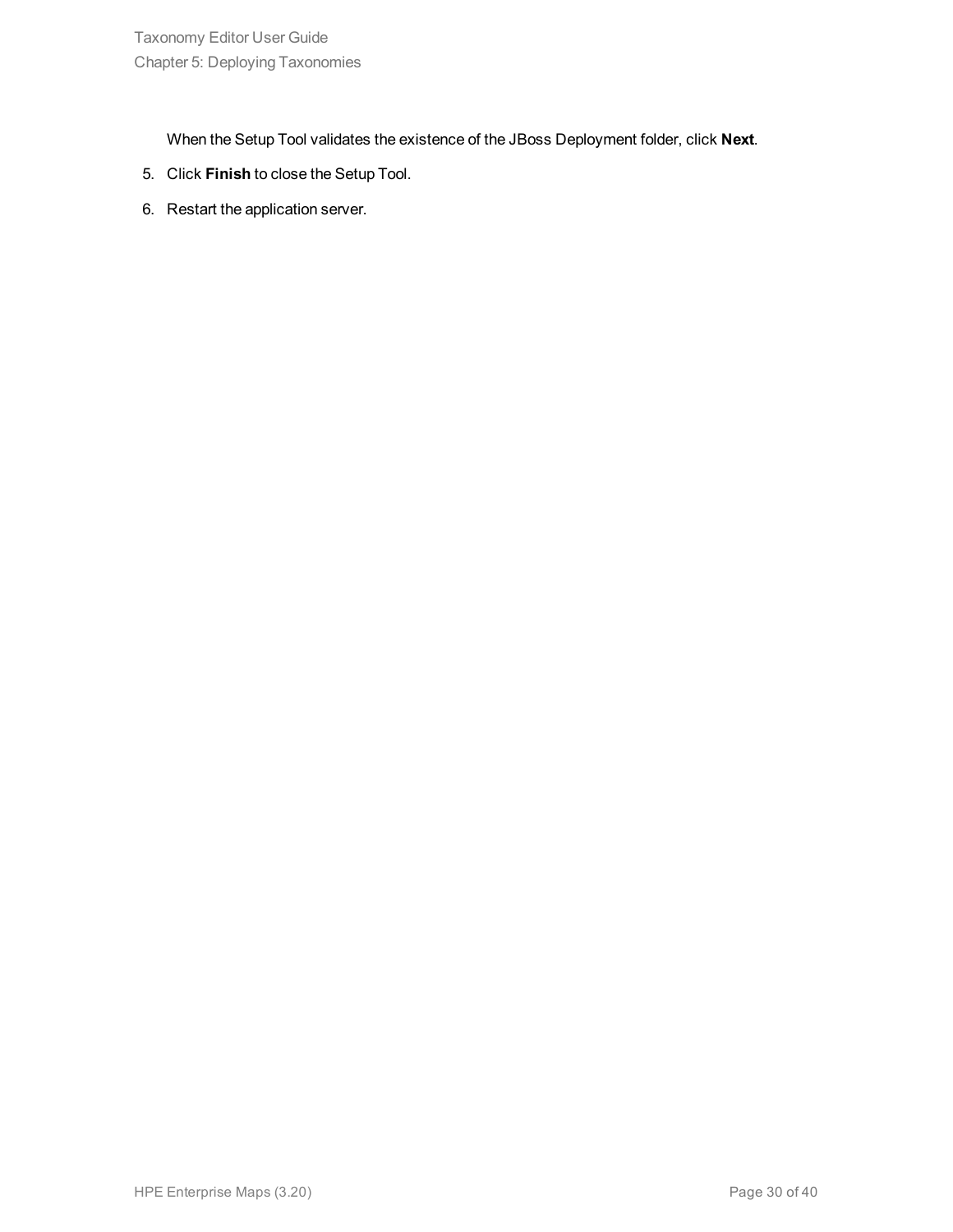# <span id="page-30-0"></span>Chapter 6: Conflicts and Validation **Issues**

Editing taxonomies can result in validation and conflict issues, as described in the following sections:

- "Local [Validity"](#page-30-1) below
- "Server [Conflicts"](#page-30-2) below
- <span id="page-30-1"></span>• ["Repair](#page-31-0) Action" on the next page

## Local Validity

By default, the validity of local taxonomies is constantly checked as you modify them.. Invalid taxonomies are marked in Project Explorer and the associated errors are listed in the Problems view.

<span id="page-30-2"></span>To disable validation, from the menu, deselect **Build automatically**.

### Server Conflicts

A local taxonomy and the version on a server can come into conflict either when the version on the server is changed or when changes to the local version affect artifacts on the server.

Conflicts are displayed when you try to publish the taxonomy. An error message is displayed, stating that the taxonomy could not be published.

To help prevent conflicts, you can do the following:

• Right-click the taxonomy in Project Explorer to open its context menu, and then select one of the following:

#### <sup>o</sup> **HPE EM > Show Taxonomy Usage**

All artifacts categorized by the taxonomy are displayed in the Taxonomy Usage view.

<sup>o</sup> Right-click the taxonomy in Project Explorer to open its context menu, and then select **HPE EM**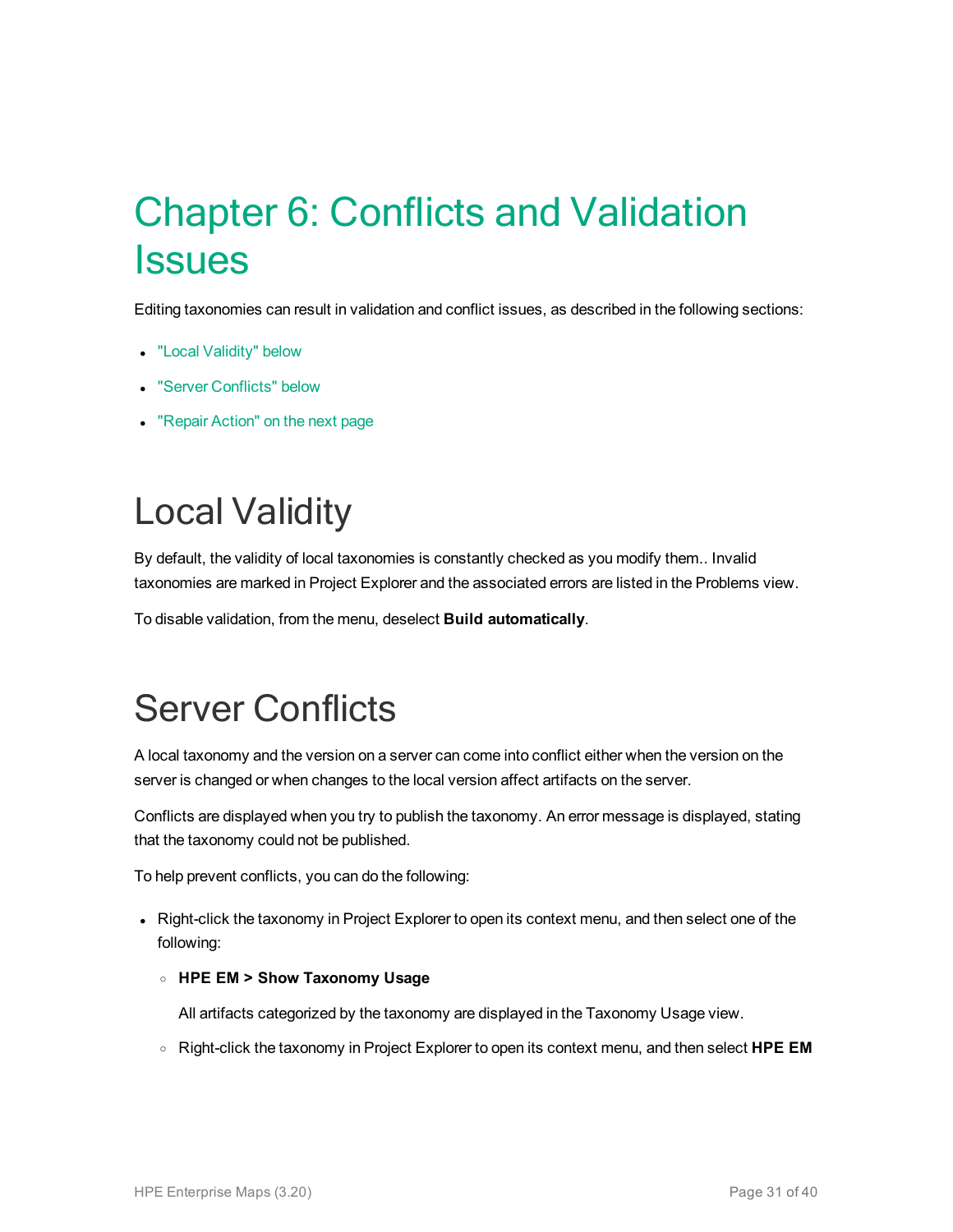Taxonomy Editor User Guide Chapter 6: Conflicts and Validation Issues

#### **> Validate Data Consistency**

Conflicts are displayed in the Validation Results view.

## <span id="page-31-0"></span>Repair Action

The Data Consistency Check reports artifacts that use categories which no longer exist in the taxonomy project.

Taxonomy Editor features a Repair Action which enables you to resolve these inconsistencies.

#### **To Repair an Inconsistency:**

- 1. In the Validation Results view, expand the problem category, and right-click an artifact to open its context menu, then select one of the following:
	- <sup>o</sup> **Remove Referenced Category From Artifact**
	- <sup>o</sup> **Change Category**
- 2. Re-run validation.

**Note: Note**: Some conflicts relate to the validity of policy and lifecycle data (non-standard artifacts). The repair actions cannot resolve these conflicts.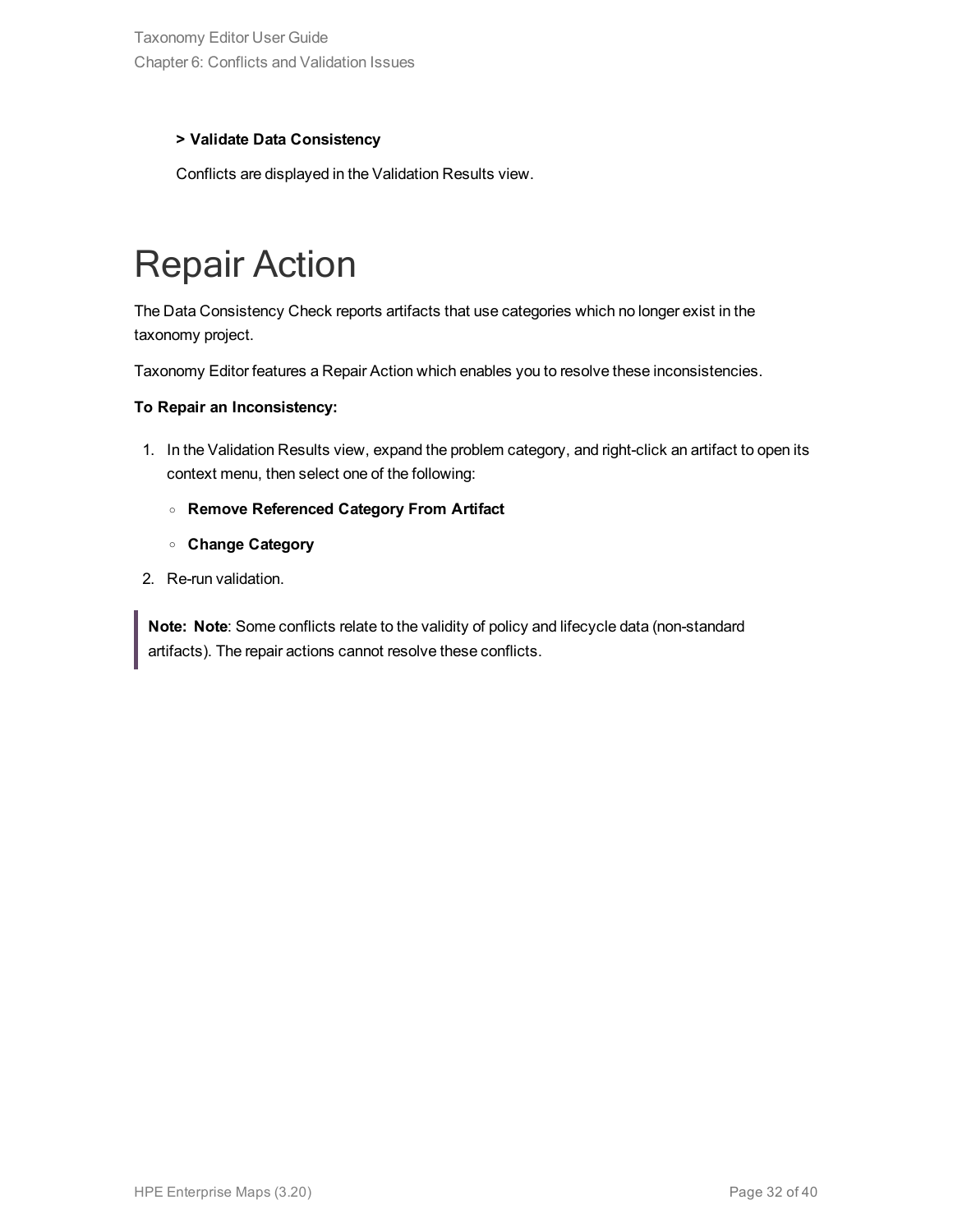# <span id="page-32-0"></span>Chapter 7: Example: Creating and Publishing a Department Taxonomy

In this example, you create and deploy a new taxonomy containing the identities of departments in your organization.

Before proceeding, you must do the following:

- Define your HPE EM server.
- Update the local taxonomies, as described in "Updating [Taxonomies](#page-25-0) from the Server" on page 26.

#### **To Create a Department Taxonomy:**

1. Create a new taxonomy, entering Departments as the Taxonomy Name.

For details of the procedure, see "Creating [Taxonomies"](#page-19-1) on page 20.

- 2. Open the Editor for the Departments taxonomy and select the **Categories** tab.
- 3. Add the following categories:
	- <sup>o</sup> HR
	- <sup>o</sup> IT
	- <sup>o</sup> Payroll
	- <sup>o</sup> Finance
	- <sup>o</sup> Sales
	- <sup>o</sup> Development
	- <sup>o</sup> QA

For details of the procedure, see "Adding a [Category"](#page-22-0) on page 23.

4. Press **Ctrl+S** to save the taxonomy.

The Departments taxonomy is now visible in Project Explorer.

5. Right-click the Departments taxonomy to open its context menu, and then select one of the following: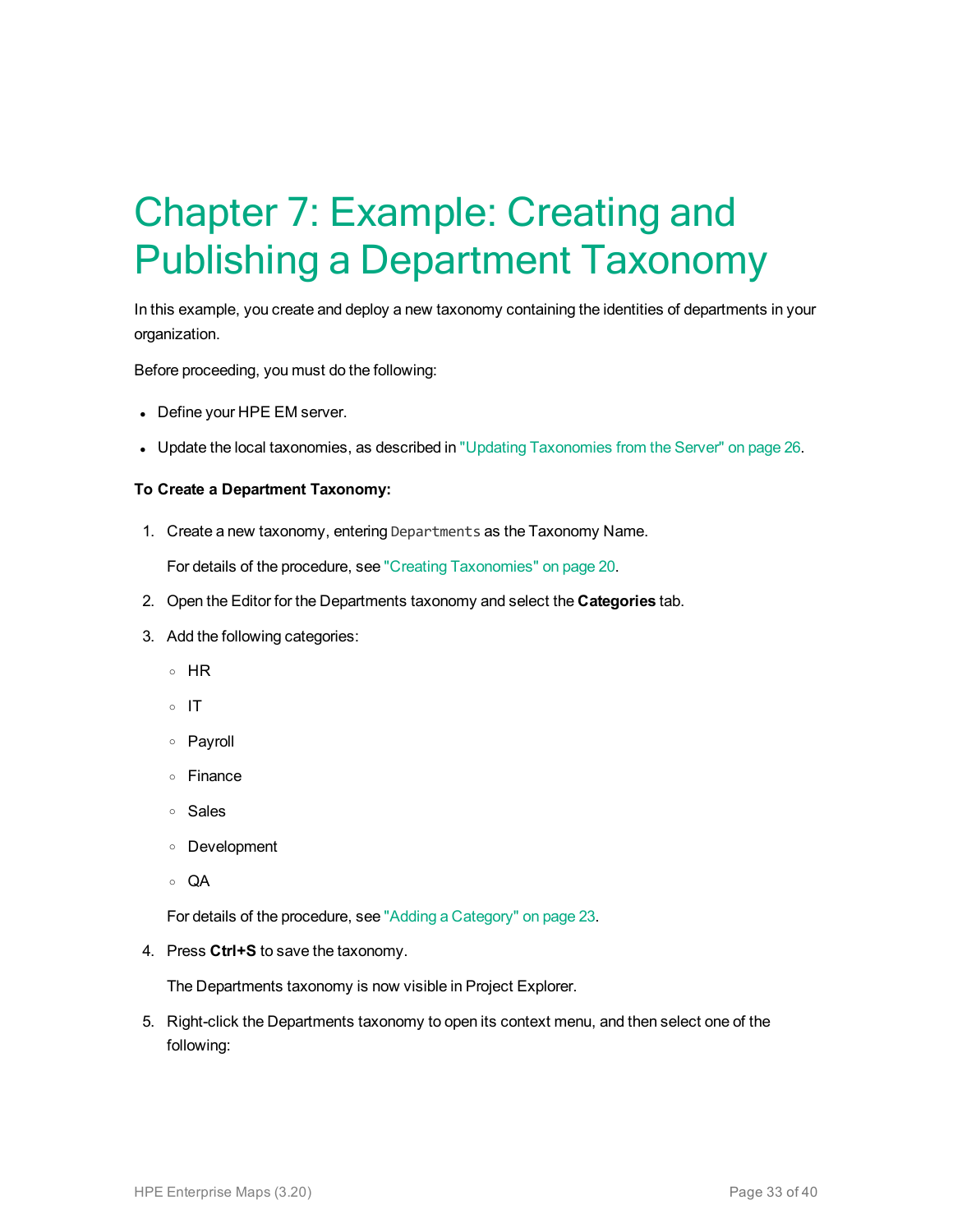Taxonomy Editor User Guide Chapter 7: Example: Creating and Publishing a Department Taxonomy

#### <sup>o</sup> **HPE EM > Publish Taxonomy**

To publish the taxonomy to the defined HPE EM server.

#### <sup>o</sup> **HPE EM > Publish To Other Server**

To publish the taxonomy to a different server.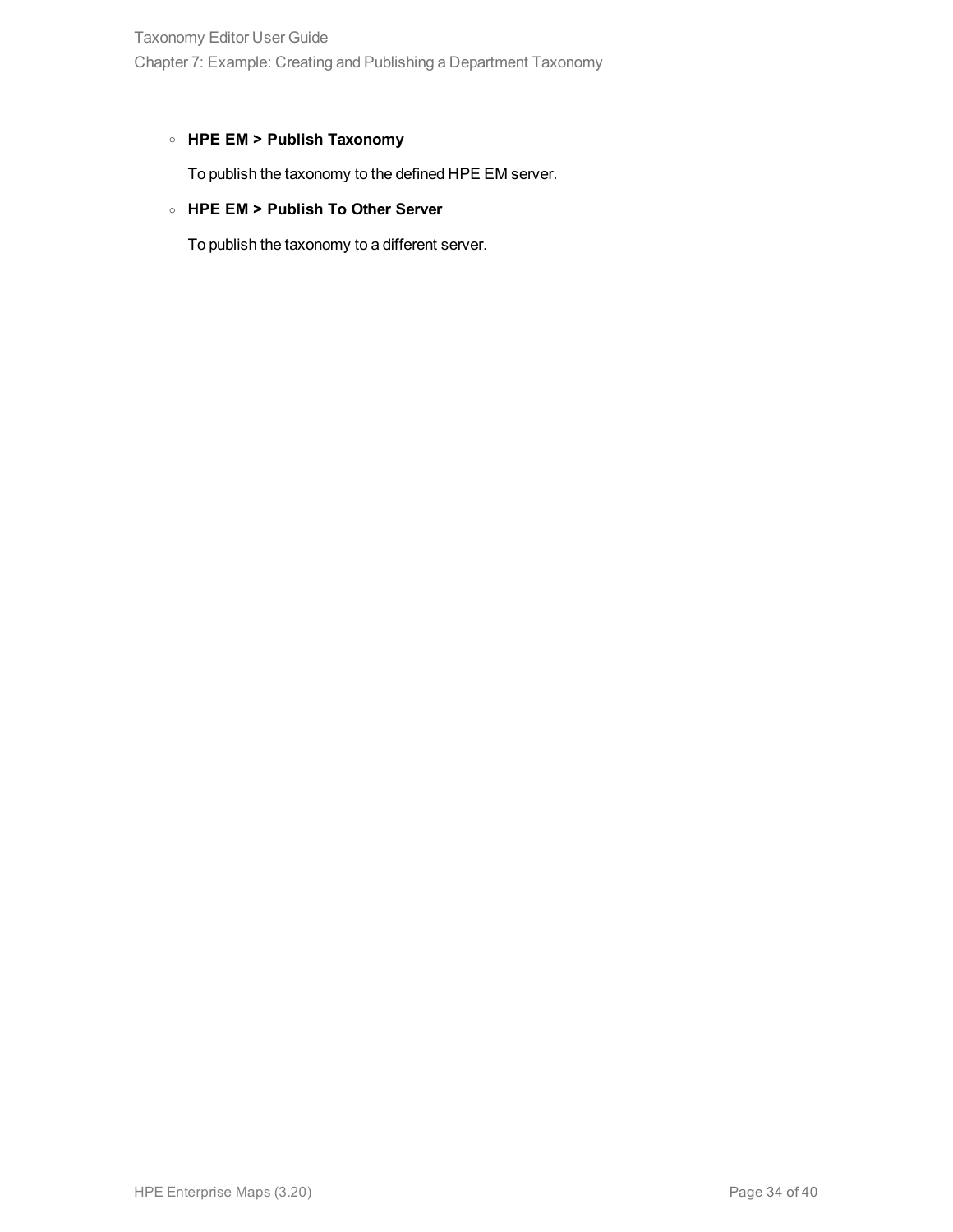# <span id="page-34-0"></span>Appendix A: Keyboard Shortcuts

| <b>Shortcut</b>                 | <b>Action</b>                                                                   | <b>Context</b>     |
|---------------------------------|---------------------------------------------------------------------------------|--------------------|
| Ctrl+Alt+S                      | Add HPE EM server.                                                              | Global             |
| Ctrl+N                          | New taxonomy.                                                                   | Global             |
| Alt+A, Insert                   | Add next category.                                                              | Categories<br>tab  |
| $Alt+C$                         | Add child category.                                                             | Categories<br>tab  |
| Alt+U, Ctrl+ArrowUp             | Move category up.                                                               | Categories<br>tab  |
| Alt+D,<br><b>Ctrl+ArrowDown</b> | Move category down.                                                             | Categories<br>tab  |
| Alt+E, Ctrl+ArrowLeft           | Move category left (unindent).                                                  | Categories<br>tab  |
| Alt+I, Ctrl+ArrowRight          | Move category right (indent).                                                   | Categories<br>tab  |
| F <sub>2</sub>                  | Navigate to Category Name field.                                                | Categories<br>tab  |
| <b>Esc</b>                      | Ignore changes in current test field and switch to<br><b>Category Structure</b> | Categories<br>tab  |
| Ctrl+PgDn                       | Switch to next editor tab.                                                      | Taxonomy<br>Editor |
| Ctrl+PgUp                       | Switch to previous editor tab.                                                  | Taxonomy<br>Editor |
| F <sub>12</sub>                 | Activate Editor.                                                                | Global             |
| Ctrl+W, Ctrl+F4                 | Close current editor.                                                           | Global             |
| Ctrl+Shift+W,<br>Ctrl+Shift+F4  | Close all editors.                                                              | Global             |
| Ctrl+F6                         | Go to next editor.                                                              | Global             |
| Ctrl+Shift+F6                   | Go to previous editor.                                                          | Global             |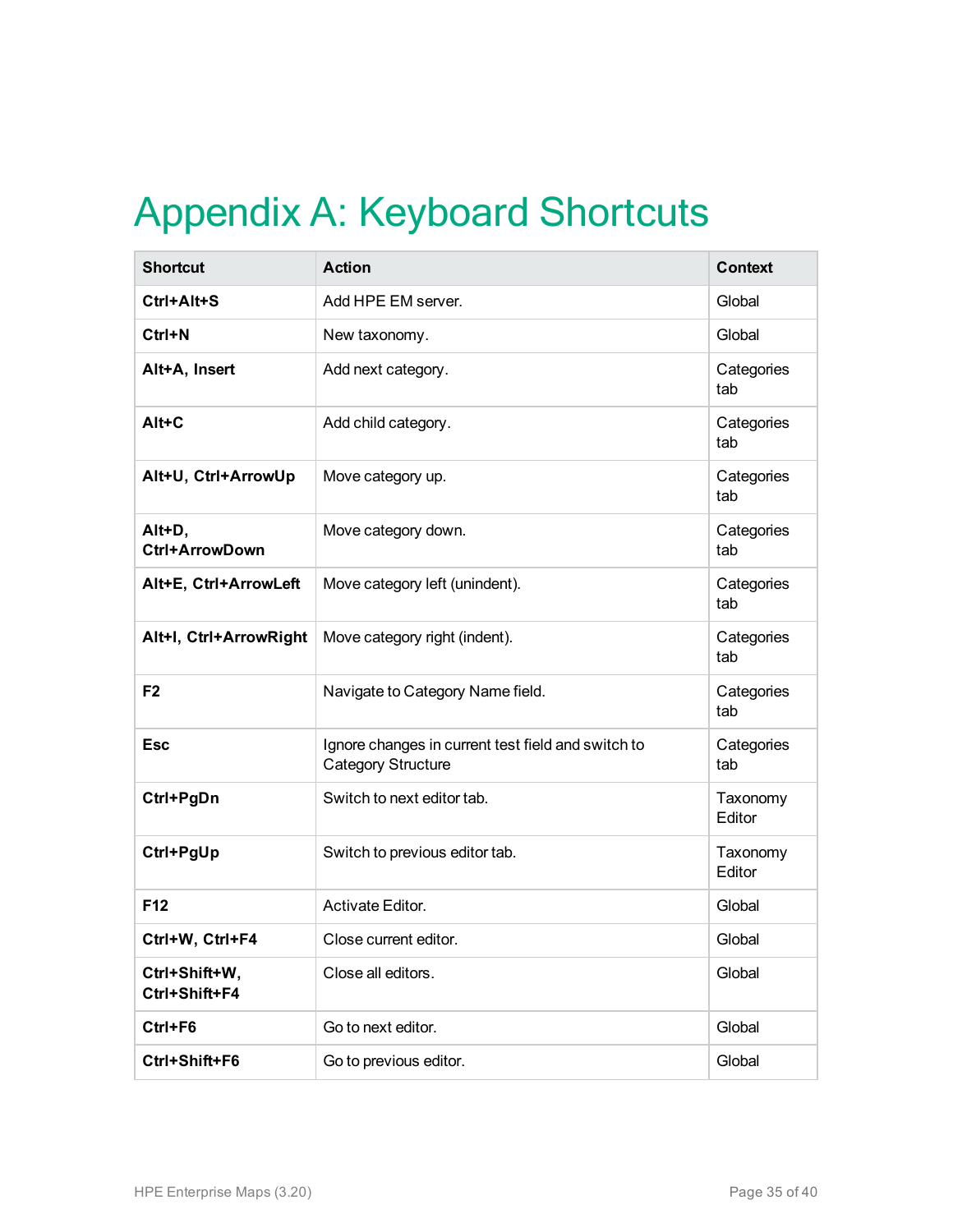| <b>Shortcut</b>      | <b>Action</b>                             | <b>Context</b> |
|----------------------|-------------------------------------------|----------------|
| Ctrl+Shift+E         | Switch to editor.                         | Global         |
| $Ctrl+J$             | Quick find taxonomy.                      | Global         |
| $Ctrl+H$             | Search taxonomy or category.              | Global         |
| Alt+Shift+W          | Show editing resource in Taxonomy Editor. | Global         |
| F5                   | Refresh items.                            | Global         |
| $Ctrl + S$           | Save changes for active editor.           | Global         |
| Ctrl+Shift+S         | Save changes for all editors.             | Global         |
| Ctrl+C, Ctrl+Insert  | Copy                                      | Global         |
| Ctrl+X, Shift+Delete | Cut                                       | Global         |
| <b>Delete</b>        | Delete                                    | Global         |
| Ctrl+V, shift+Insert | Paste                                     | Global         |
| Ctrl+Shift+L         | Show key assist                           | Global         |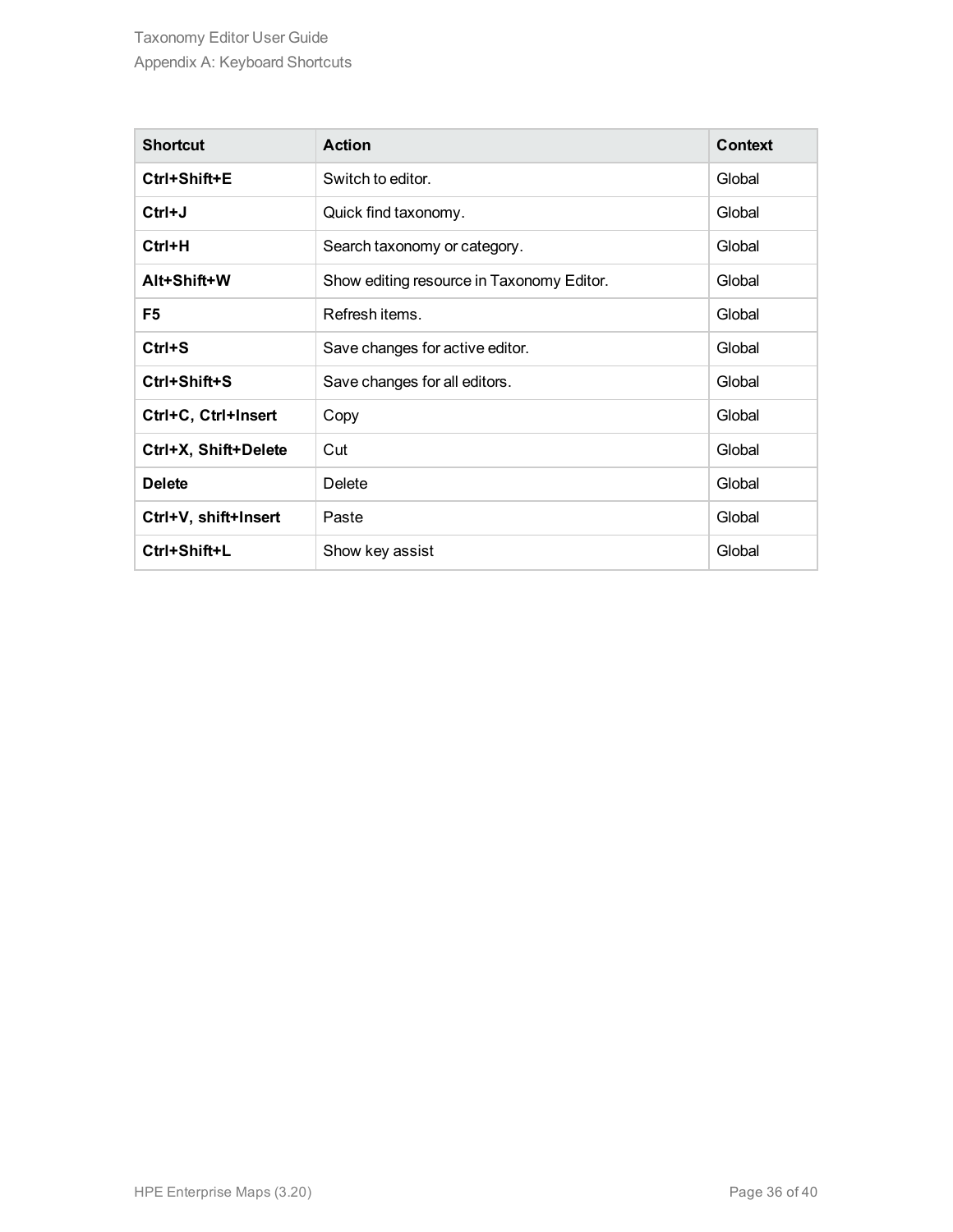# <span id="page-36-0"></span>Appendix B: Dialog Boxes Reference

Each Taxonomy Editor input dialog is described in the following sections:

- "Import [Taxonomies"](#page-36-1) below
- "Export [Taxonomies](#page-36-2) Wizard" below
- "Find [Taxonomy](#page-37-0) Dialog" on the next page
- <span id="page-36-1"></span>"Search [Taxonomy](#page-37-1) Dialog" on the next page

### Import Taxonomies

Select taxonomy files to import into your taxonomy project:

| <b>Parameter</b> | <b>Definition</b>                                                                           |
|------------------|---------------------------------------------------------------------------------------------|
| Folder           | Browse for the source folder containing the taxonomy files you want to import.              |
| Left Pane        | Select the source folder containing the taxonomy files you want to import.                  |
| Right<br>Pane    | Select the individual taxonomy files you want to import.                                    |
| Into Folder      | Browse for the destination folder into which you want to import the selected<br>taxonomies. |

### <span id="page-36-2"></span>Export Taxonomies Wizard

Select a destination for the taxonomies you wish to export:

| <b>Parameter</b> | <b>Definition</b>                                                |
|------------------|------------------------------------------------------------------|
|                  | Select an export destination   Enter text to filter your search. |
| Tree View        | Select File System as your destination folder.                   |

Select the taxonomies you want to export, then browse for the destination directory: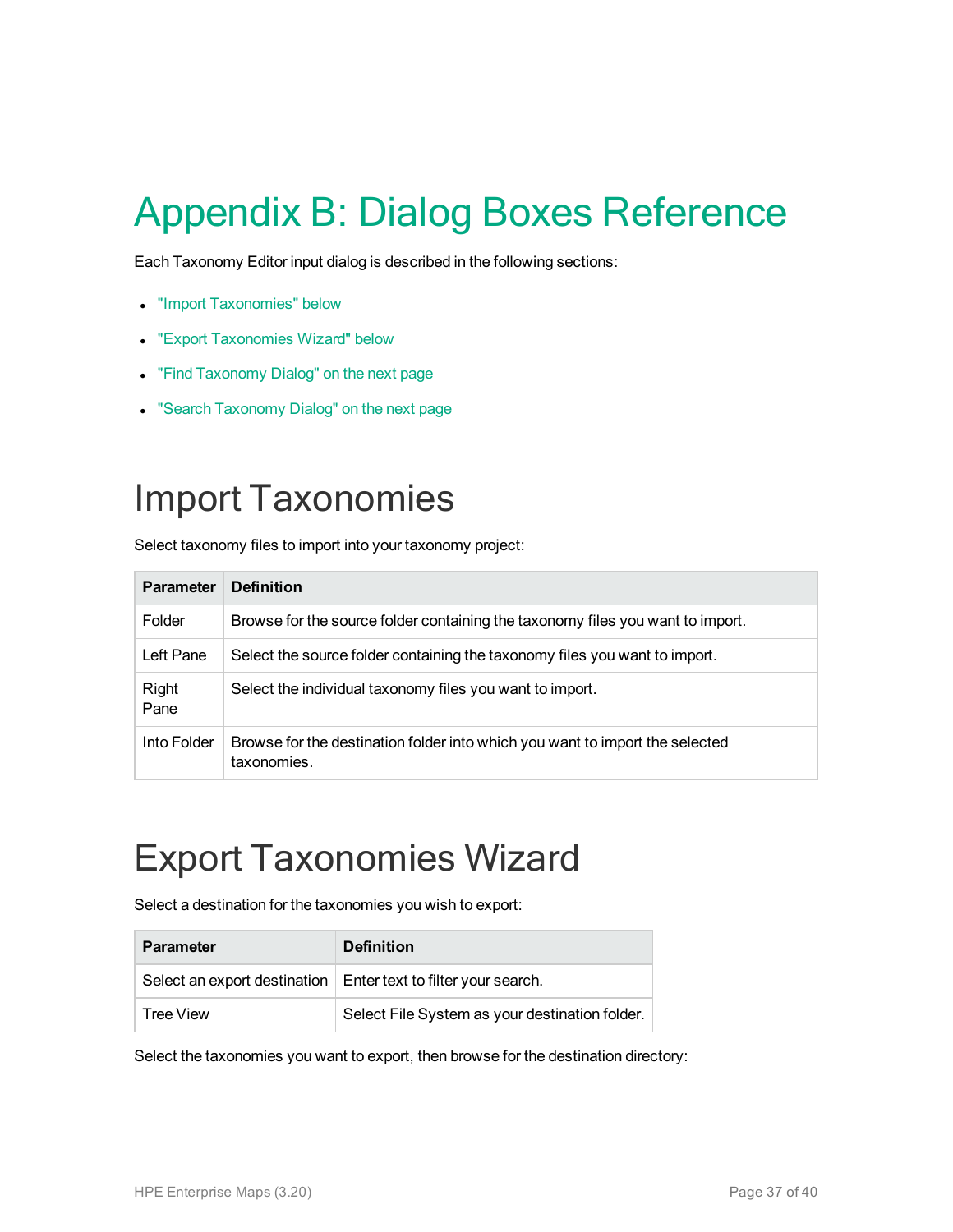Taxonomy Editor User Guide Appendix B: Dialog Boxes Reference

| <b>Parameter</b>  | <b>Definition</b>                                                                             |
|-------------------|-----------------------------------------------------------------------------------------------|
| Left Pane         | Select the project from which you want to export taxonomies.                                  |
| <b>Right Pane</b> | Select the individual taxonomies you want to export.                                          |
| To<br>Directory   | Browse for and select the directory into which you want to export the selected<br>taxonomies. |

### <span id="page-37-0"></span>Find Taxonomy Dialog

A quick search for matching taxonomies:

| <b>Parameter</b> | <b>Definition</b>                                                        |
|------------------|--------------------------------------------------------------------------|
| Top Field        | Enter text to filter your search results.                                |
|                  | Matching Taxonomies   A list of taxonomies matching your search request. |
| In Project       | Select the project in which you want to search for taxonomies.           |

## <span id="page-37-1"></span>Search Taxonomy Dialog

An advanced search for matching taxonomies:

| <b>Parameter</b>   | <b>Definition</b>                                                                        |
|--------------------|------------------------------------------------------------------------------------------|
| Containing<br>Text | Enter text to search or use the drop-down menu to select a previous search<br>parameter. |
| <b>Working Set</b> | Browse for and select a working set as a scope for your search.                          |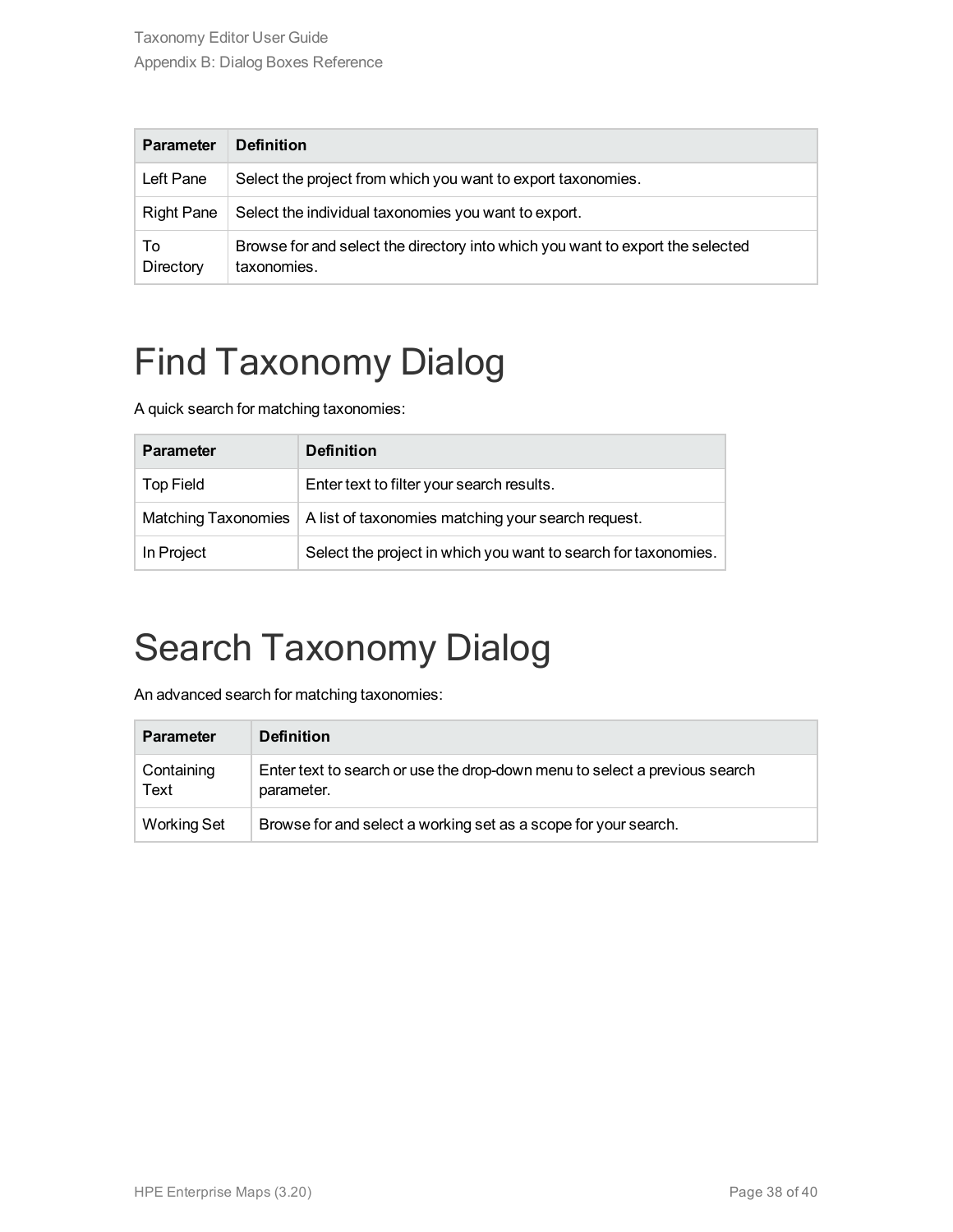# <span id="page-38-0"></span>Appendix C: Troubleshooting

| Case                                                                                                                                           | <b>Indications</b>                                                                                                                                                                              | <b>Resolution</b>                                                                                                                                                                                                        | <b>Type</b>                  | <b>Severity</b> |
|------------------------------------------------------------------------------------------------------------------------------------------------|-------------------------------------------------------------------------------------------------------------------------------------------------------------------------------------------------|--------------------------------------------------------------------------------------------------------------------------------------------------------------------------------------------------------------------------|------------------------------|-----------------|
| A taxonomy<br>was changed on<br>the remote<br>server while you<br>were modifying<br>your local<br>version.                                     | Your local taxonomy is<br><b>CONFLICTING. The</b><br>local version cannot be<br>published and its<br>modifications are kept.                                                                    | To replace the local<br>taxonomy with the server<br>version, use the taxonomy<br>context action HPE EM ><br><b>Update Taxonomy. You</b><br>might want to first copy<br>your local version to a<br>temporary location.    | Conflict                     | Error           |
| A taxonomy<br>was published<br>that has the<br>same file name<br>as a new<br>taxonomy you<br>are trying to<br>publish to the<br>remote server. | Taxonomy is<br><b>CONFLICTING. The</b><br>local version cannot be<br>published. Changes to<br>the local taxonomy and<br>server remain in Project<br>Explorer.                                   | To replace the local<br>taxonomy with the remote<br>server version, use the<br>taxonomy context action<br><b>HPE EM &gt; Update</b><br>Taxonomy. You might<br>want to first make a<br>backup copy your local<br>version. | Conflict                     | Error           |
| The taxonomy<br>you have<br>created has the<br>same ID as an<br>existing<br>taxonomy on the<br>remote server                                   | The local taxonomy<br>cannot be published.<br>Changes to the local<br>taxonomy and server<br>remain in Project<br>Explorer. The Validation<br>Results include a node<br>giving the taxonomy ID. | Change the ID of the new<br>taxonomy.                                                                                                                                                                                    | Validation<br><b>Results</b> | Error           |
| You have<br>changed the ID<br>of a taxonomy<br>used by<br>artifacts.                                                                           | The local taxonomy<br>cannot be published and<br>remains MODIFIED.<br>The Validation Results<br>list artifacts that use the<br>taxonomy.                                                        | To restore the original<br>taxonomy, use the<br>taxonomy context action<br><b>HPE EM &gt; Update</b><br>Taxonomy.                                                                                                        | Validation<br>Results        | Error           |
| A category that<br>you modified is<br>used by other<br>artifacts.                                                                              | The local taxonomy<br>cannot be published and<br>remains MODIFIED.<br><b>Validation Results lists</b><br>artifacts that use the<br>category.                                                    | To restore the original<br>taxonomy, use the<br>taxonomy context action<br><b>HPE EM &gt; Update</b><br>Taxonomy.                                                                                                        | Validation<br><b>Results</b> | Error           |